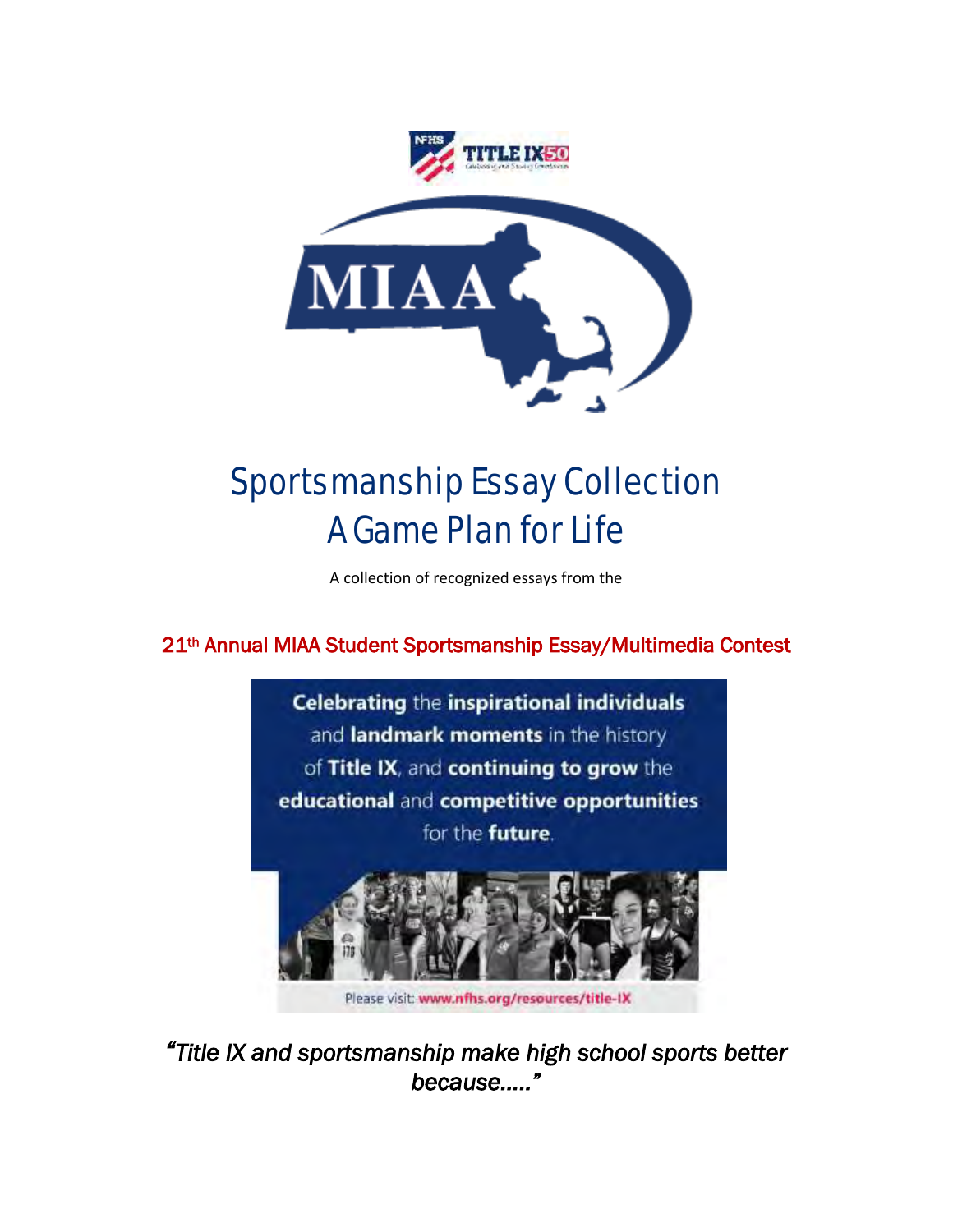

# *"Title IX and sportsmanship make high school sports better because….."*

This book represents the winners and finalist entries in the 21th Annual MIAA Student Sportsmanship Essay/Multimedia Contest as voted by the MIAA Sportsmanship Committee.

*\_\_\_\_\_\_\_\_\_\_\_\_\_\_\_\_\_\_\_\_\_\_\_\_\_\_\_\_\_\_\_\_\_\_\_\_\_\_\_\_\_\_\_\_\_\_\_\_\_\_\_\_\_\_\_\_\_\_\_\_\_* 

#### *Multimedia Category*

*First Place*  Akrif Semakula, Alex Derobert, Nathaniel Mauroy Maynard High School ~ link to video

*Runner Up*  Isaac Barbagallo, Ryan Sherman, Angel Rodriguez Maynard High School ~ link to video

### *Literary Category*

*First Place*  McKenzie Faherty - Bishop Feehan High School

*Runner Up*  Tabitha Chen Fiske – Winchester High School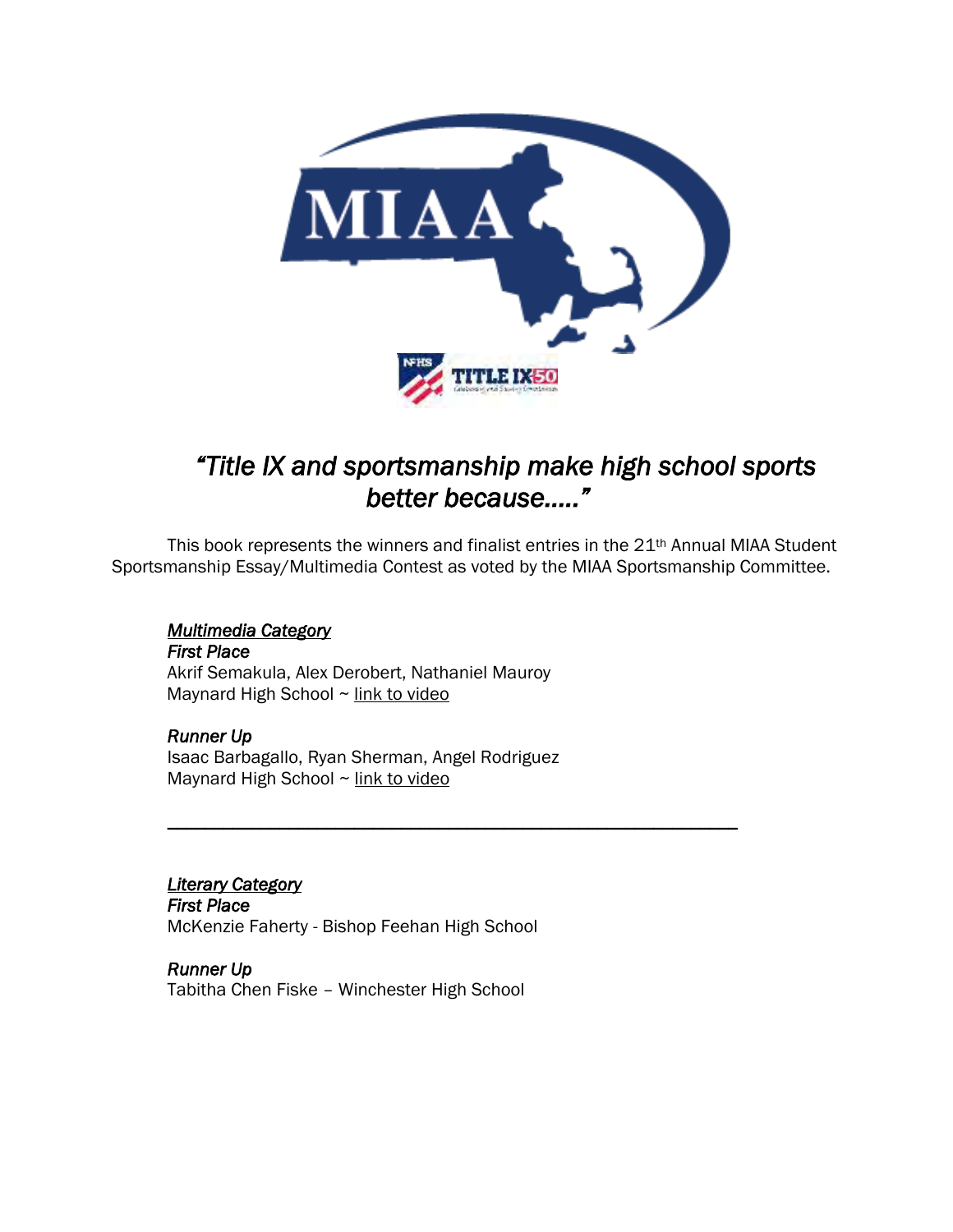<span id="page-2-0"></span>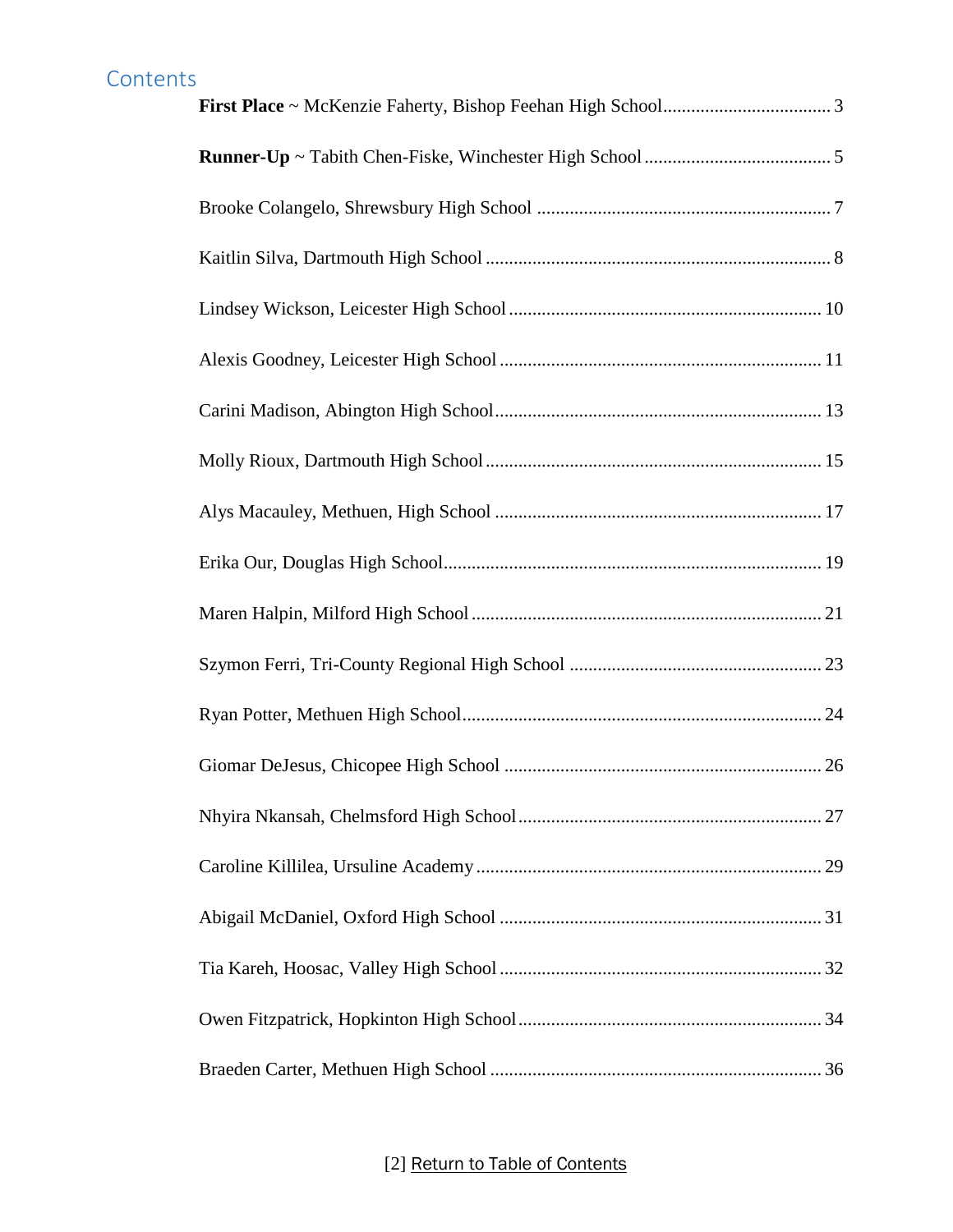<span id="page-3-0"></span>Title lX and sportsmanship make high school sports better because they give us a chance to do what we love and share the love throughout the community. Title lX gives equal rights, gives equal opportunities, and gives equal needs. Sportsmanship allows athletes to show the world that it is more than just a game.

Until recently, I was unaware of the Title lX rule and how big of a role it played in my life. Title lX states that "No person in the United States shall, on the basis of sex, be excluded from participation in, be denied the benefits of, or be subjected to discrimination under any education program or activity receiving Federal financial assistance". When you think about it, title lX not only supports women but it supports men as well. Although the goal of the law typically applies to women, it is designed to give women and men athlete's equal opportunities.

Another thing I love about the rule, is that we do not want the same amount spent on all sports (such as men's football gear vs women's field hockey gear) because some sports require more equipment than others causing it to be more expensive. Instead we want all athletes to gain the same quality equipment and have what they need to succeed. Quality equipment leads me to my final love for title lX. The overall and most important idea of title lX is to allow athletes to all acquire the same desired facilities, gyms, equipment, education, tutoring, travel, meals, and medical services. After everything I have researched, this seems to be the most important, especially considering what recently happened with the NCAA college basketball tournament in the bubble with the men and women. As a quick recap, the men had a fully stacked weight room, a giant care package with "swag" gear, and great food. The women had barely a weight room, a terrible care package, and soggy cafeteria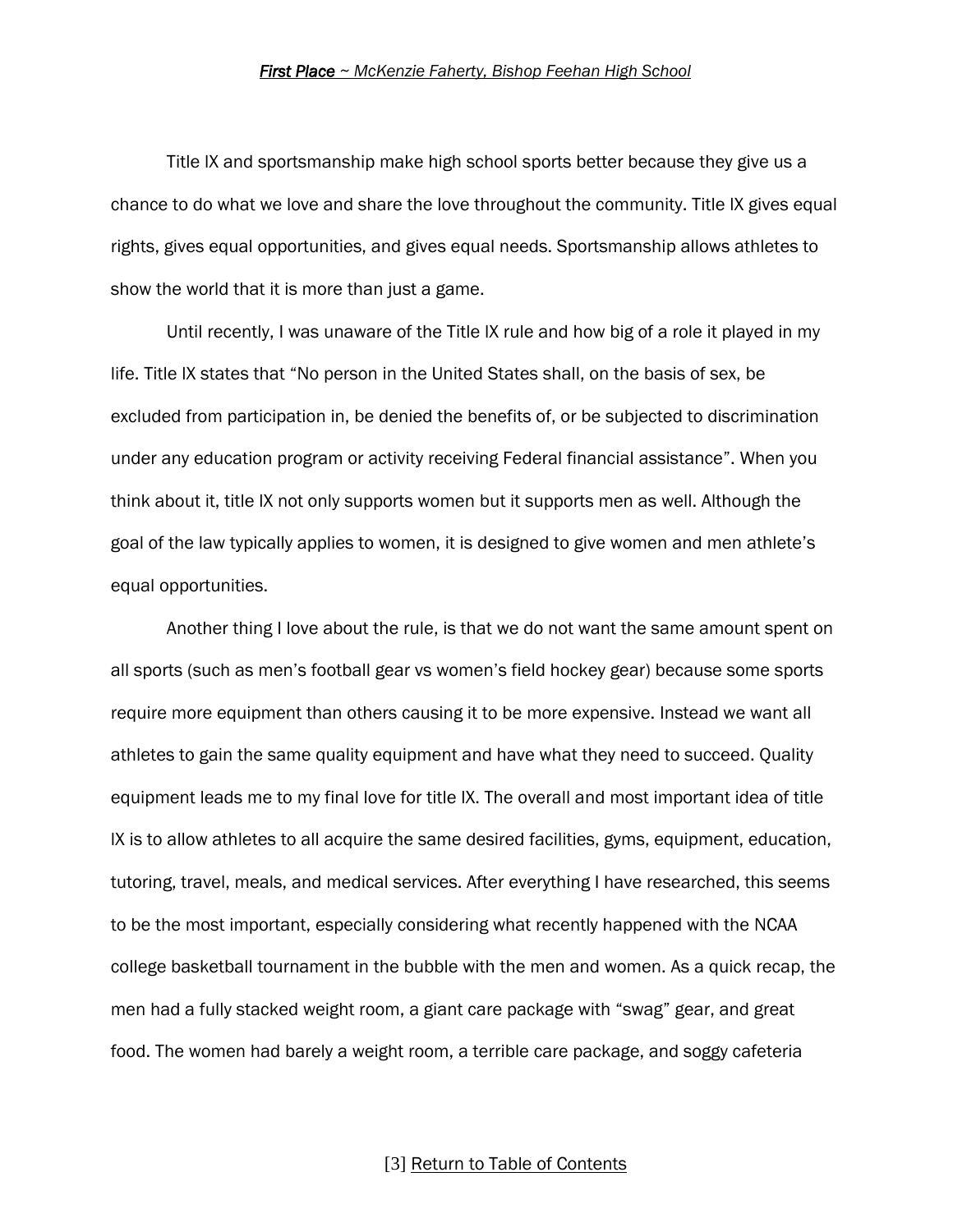style food. The whole March Madness tournament violated the title lX law. Without the law though nothing would have or could have been done.

Sportsmanship is something that makes the game bigger than a game. My dad always told me "without your opponent, there is no game so respect them and the only way to do that is to play hard." I still think of these words my dad repeatedly told me growing up. Playing hard though does not mean dirty. If you get called for a charge, you help them up. If they make a great play on you can be mad, but you can also let them know "good job". Sportsmanship can go a long way for everyone at the event including parents, fans, refs, and coaches. There are so many different connections that sportsmanship can go to but without it, the game would just be a game and nothing more.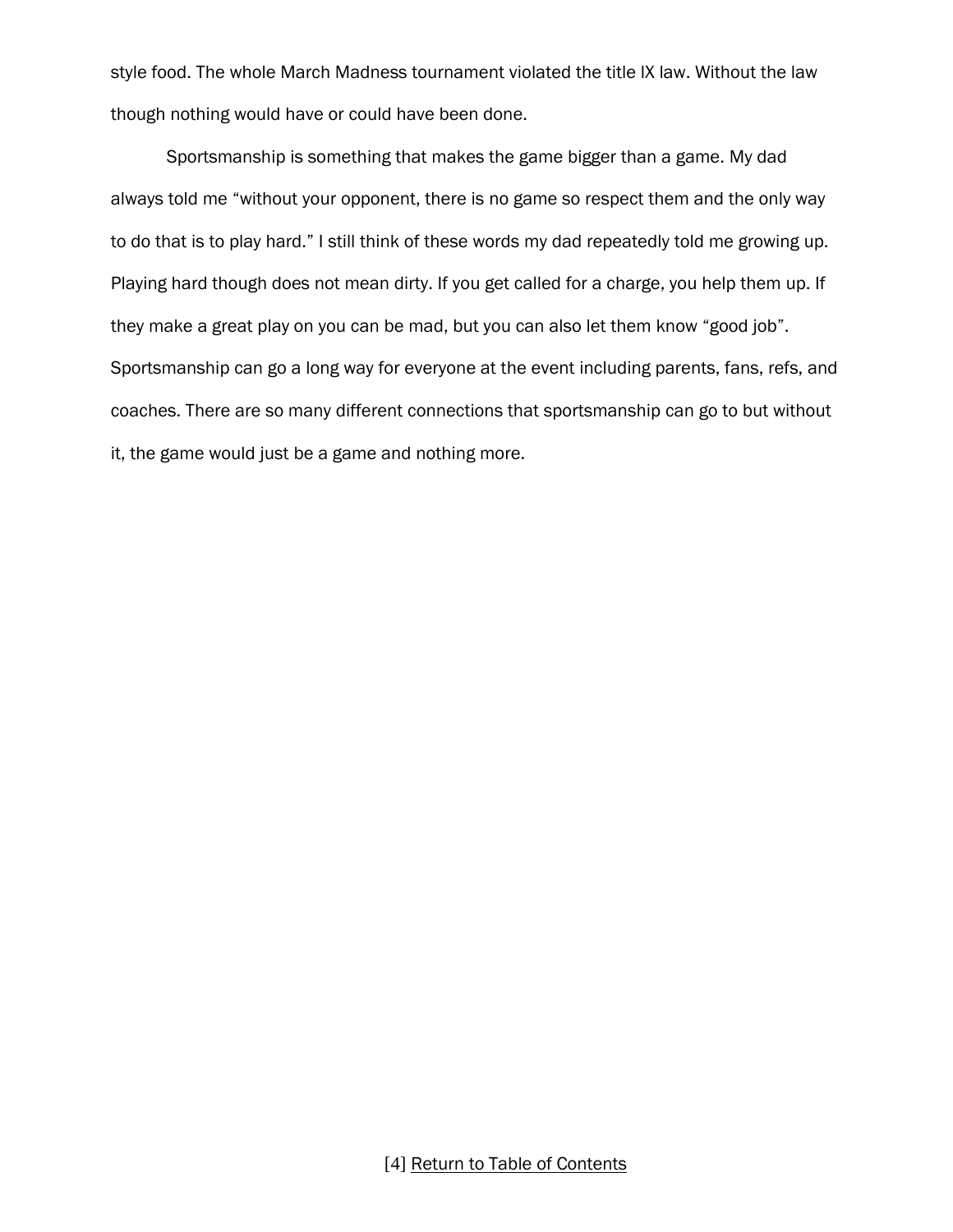<span id="page-5-0"></span>Just like countless other teenagers, sports have always been an integral part of my life. As a competitive diver, I've trained for years to attend high-level club competitions. Since my freshman year of high school, however, I've also been a part of my high school swim and dive team. As a senior, I've realized that the high school team has had a huge impact on myself as a person. Because of the inclusivity that Title IX brings to high school sports, teenage girls like me are able to learn critical leadership skills through sport.

The Winchester Girls Swim and Dive team is unique. In my freshman year, there were seventy girls on the team. We outnumbered other teams three-to-one, and yet, no one was overlooked. The older, more experienced team members took care of the new swimmers, and everyone, regardless of performance in the pool, received encouragement. Sportsmanship was our priority, and it showed. At meets, we cheered until we were hoarse for both Winchester and the opposing team. At team dinners, we sat in one huge circle and laughed over plates of pasta. At school, we shouted hello, gave high fives, and hung out between classes. Our team was, and is, sportsmanship embodied in a group of teenage girls.

It's easy to forget, however, that just a few decades ago this team didn't exist. Before Title IX, women were discouraged from participating in sports, perpetuating the stereotype that they were inferior to men in athletic-- and mental-- ability. Title IX broke barriers when it stated that no one could be discriminated against in state-funded sports, regardless of gender. All of a sudden, the athletic opportunities were endless for young women who had previously had none.

I'm one of those young women. Four years ago, I never would have imagined I'd become a leader. Yet as a senior and co-captain of the swim and dive team, I've learned to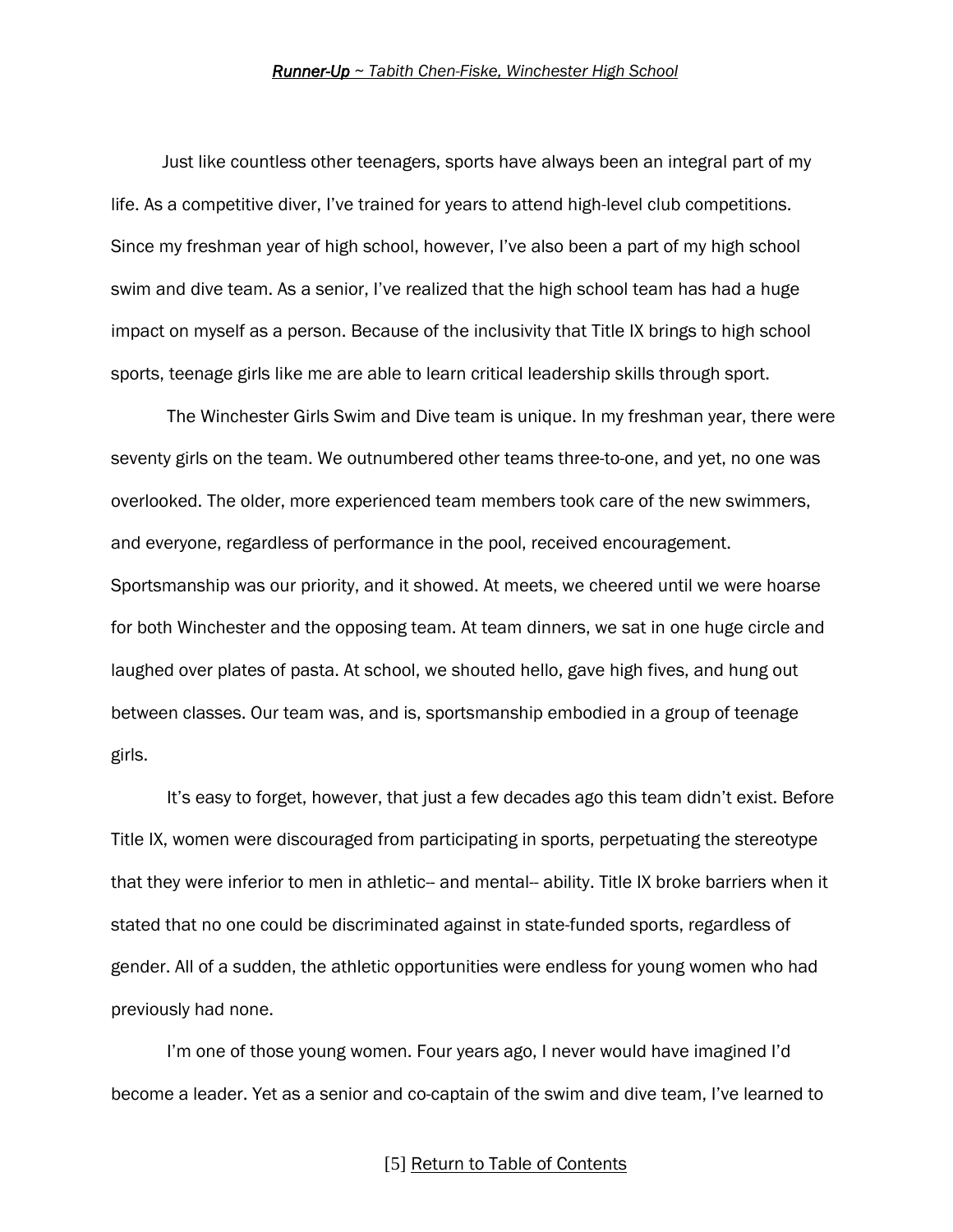organize, delegate, and manage the fifty girls that look to me for guidance. Moreover, I'm comfortable being a leader and I have confidence in my abilities. Most importantly, I've learned that sportsmanship is essential in being an effective leader and role model. During hard practice sets, I constantly encourage my teammates. I talk to girls who are struggling to juggle school and swimming, and I help them with schoolwork outside of swim practice. I communicate with our coaches to ensure they know exactly how the team feels that day, and I make sure that everyone receives recognition for their hard work.

Title IX allowed girls like me to freely participate in high school sports, teaching them to be confident, sportsmanlike leaders. In a world that still sees inequalities between men and women, young women who participate in high school sports will enter the working world knowing how to confidently organize, manage, and lead others. Thanks to Title IX, high school sports are helping to pave the way to a more equitable world, one athlete at a time.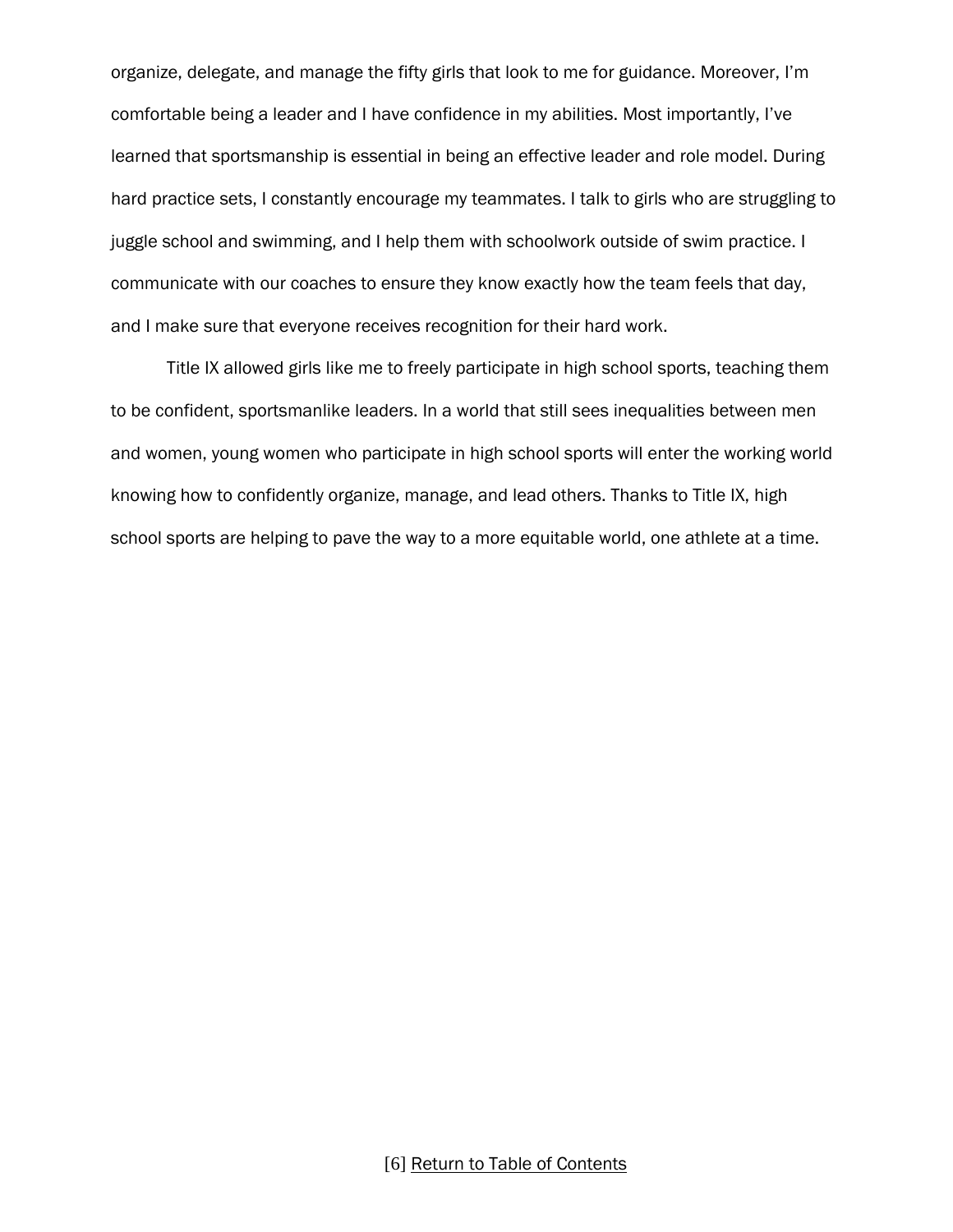<span id="page-7-0"></span>Title IX and sportsmanship make high school sports better because they support the future of athletics in this new world. Title IX states that, "No person in the United

States shall, on the basis of sex, be excluded from participation in, be denied the benefits of, or be subjected to discrimination under any education program or activity receiving Federal financial assistance." This statement develops a rule that gender is not to be a roadblock. The sex that someone identifies as does not matter. It is the skill that is important.

If someone is good at a sport why should one's sex have an impact on their ability to participate? People. Rules do not make a difference, it is the people who follow them that do. Treating people fairly and with generous behavior makes a real impact, especially in sports. This is known as good sportsmanship. As our world advances, gender becomes a bigger topic.

Unfortunately, equality is an issue between genders in sports.

So, why do Title IX and sportsmanship make high school sports better? They create an inclusive environment that offers more opportunities for all genders. These ideas make a big difference in high school sports.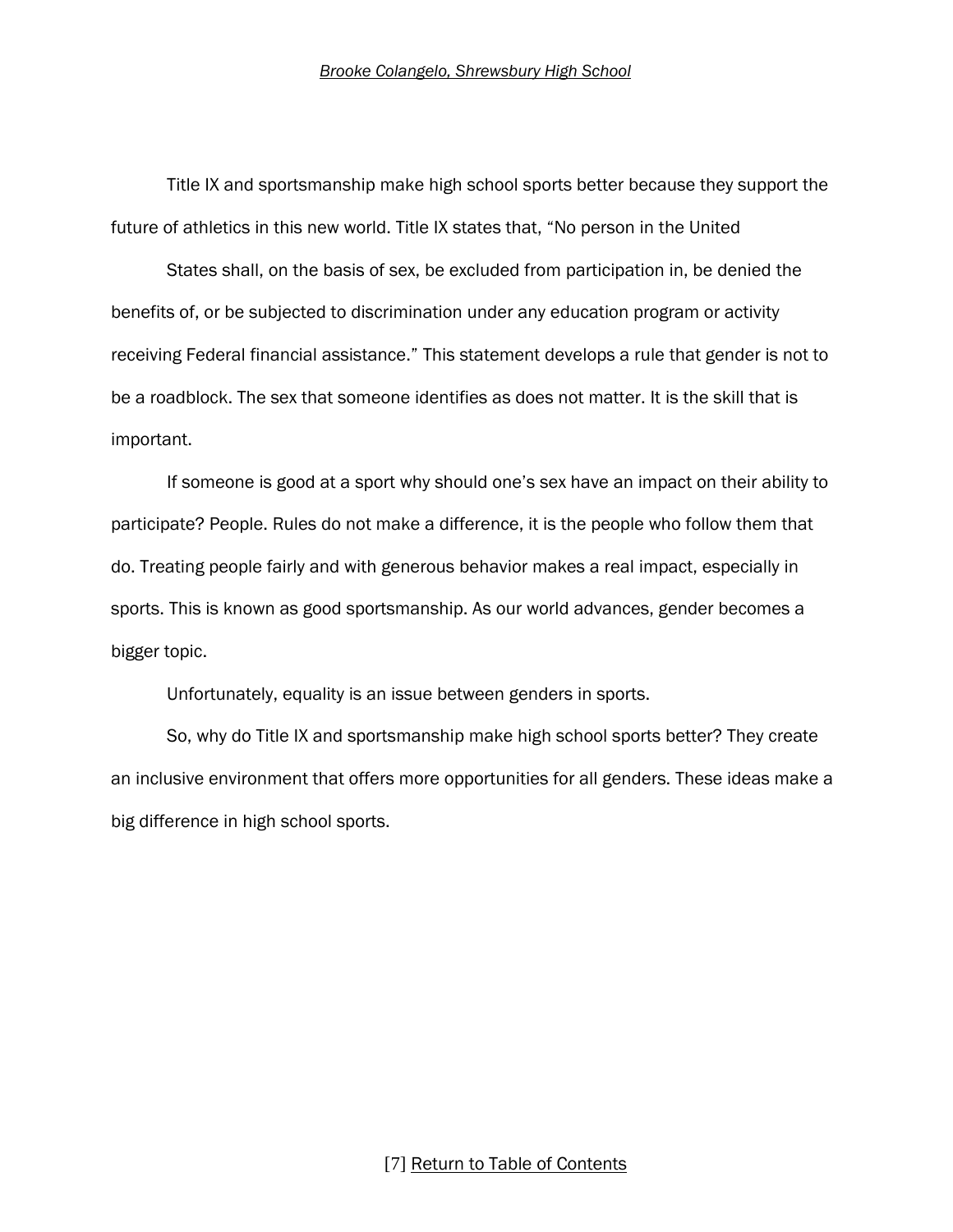<span id="page-8-0"></span> In this changing world, spurred by growing access to technology and communication, disparity is all too common. And while technology may have intended to connect the world, it can easily cause deeper divides than before. That is why title IX and sportsmanship is so important to high schoolers today. Title IX creates athletic environments for everyone, allocating the resources previously denied to foster opportunity for everyone to work together. Sportsmanship works alongside this, and in high school sports players bond over shared passions and healthy competition, bridging gaps between social and economic divisions. Combining the two allows for everyone to make the most of the high school experience, regardless of the boundaries put in front of them.

 Prior to Title IX, money and sports resources were often unfairly divided, causing males to dominate athletic areas. New regulations under Title IX changed that, allowing students of all genders to benefit from sports. This especially benefited high school students, who are able to involve themselves in athletic programs early on. Title IX allows students the opportunity to grow themselves as individuals, bettering themselves physically and mentally. High School is a time when many students struggle with pressures, external and internal, as they brace themselves to cross the gateway into adult life. Sport programs can relieve this stress, and arm high schoolers with the skills to face the world ahead of them. And thanks to Title IX, every student is given these opportunities, regardless of their gender.

 Sportsmanship is just another essential part of high school sports. Sportsmanship demands the respect and fair treatment of those around you, a trait just as important outside of sports. Yet the paradox of learning this skill through sports, in an environment usually dominated by competition and aggression, furthers the understanding of what sportsmanship really means. Sportsmanship requires a player to put aside their own beliefs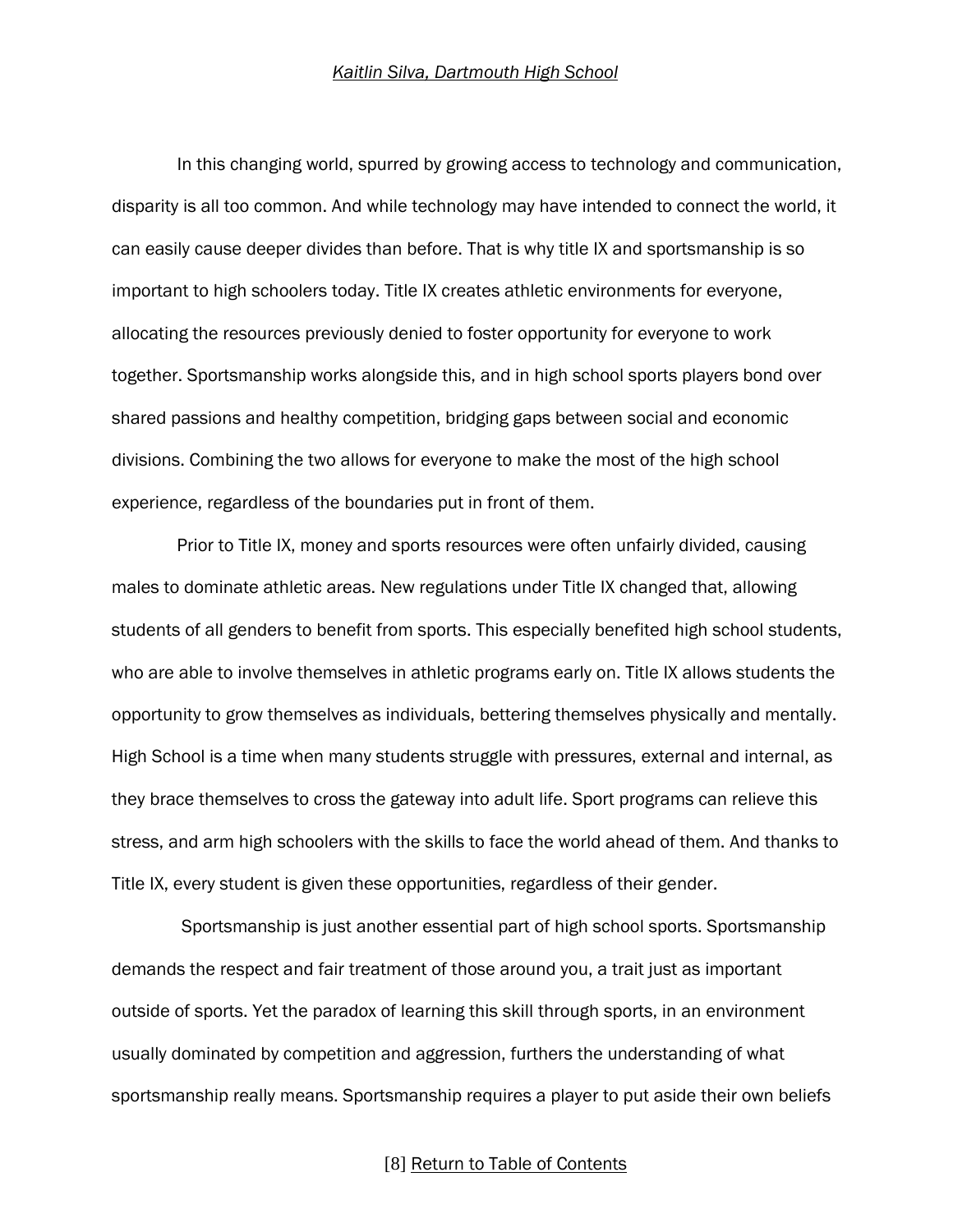and emotions, allowing others to feel safe and appreciated. Sportsmanship taught from a young age allows players in high school sports to grow into kinder, empathetic adults. Empathy is a crucial life skill, allowing connections to be formed with those around you. And by forming friendships on a sports field is the key to that. Without sportsmanship, high school sports would create a hostile environment, one too driven on victories to allow any life skills to come out of the experience. Yet players chose to be kind instead, once more allowing benefits to come from sports.

 Few people will deny the importance of sportsmanship and Title IX, yet the level of importance is underestimated. Sportsmanship and Title IX allow every high school sports to create a beneficial environment for all those participating. Players will carry more than just the medals and talent they gained during their sports career. They will also walk away with memories and vital life skills, something far more important than any individual victory. High school sports allow students to blossom into their full potential, something only made possible by sportsmanship and Title IX.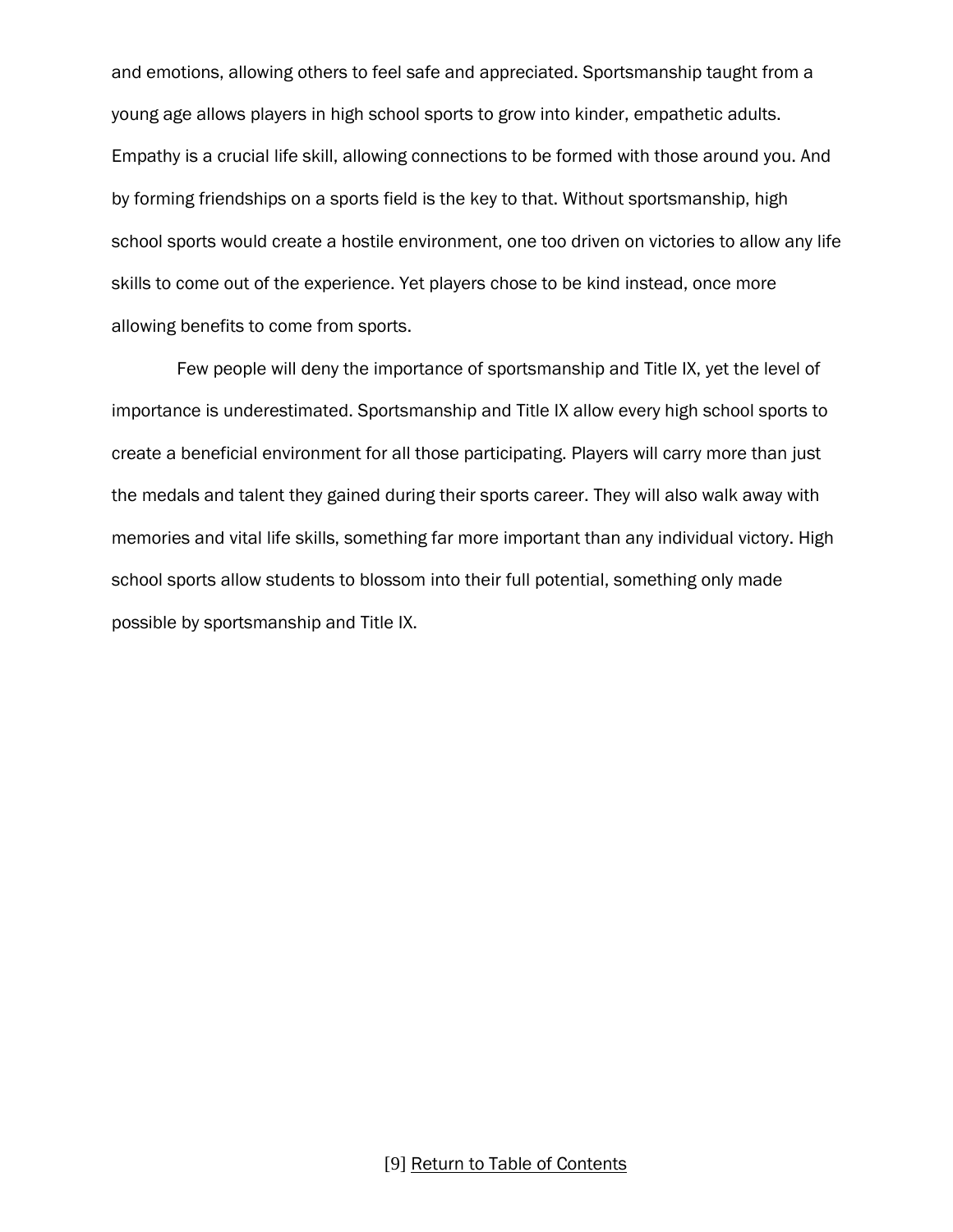<span id="page-10-0"></span>High school sports are a huge part of many students' high school experience and it is what makes High School enjoyable. Not only does it bring joy to the people that watch and support the sports but also to the players themselves. Playing a sport is extremely important to the people who actually play them; in fact to be on a team you need to make good choices and keep up your grades.

Title IX and sportsmanship make high school sports better because it gives women the same opportunity as men in High School sports. Allowing for women to have equal rights in the sports. As previously mentioned, playing sports is very important in keeping kids on the right path and giving them something to look forward to and be hopeful towards. If women do not get the same opportunities as men in the school such as equipment, uniforms, funding, etc. then they might feel as if they are less. Additionally, because they feel as though they are not important they would not want to be part of sports and because of this they may not feel the need to keep up good grades and make good decisions.

Without Title IX and sportsmanship the lives of female High School athletes would be put infinitely at a disadvantage and a whole domino effect would occur. Without having a sport they may feel like they don't have a sense of belonging, and because of this they are more likely to fall onto the wrong path. Their grades would ultimately suffer and this would affect their ability to get into a good college and have a solid career path.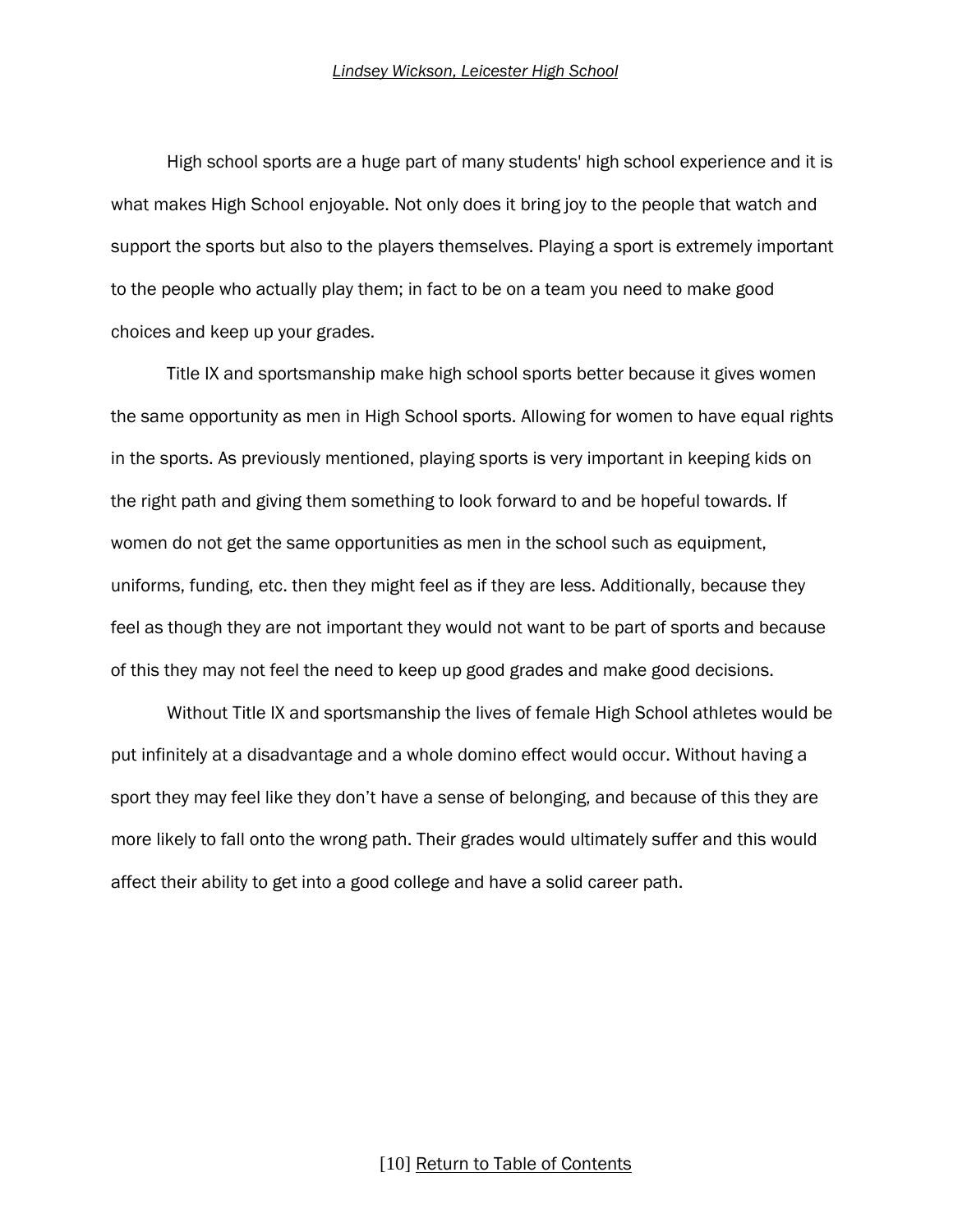<span id="page-11-0"></span>Being a part of high school sports is something that most children will be a part of during their years and sportsmanship and Title IX elevate these sports to their highest potential. When you join a sports team you're not just playing a sport you're making lifelong friends and family. You may hear of incidents in the news where there is hazing or discrimination within teams, but this is something that the MIAA is actively working against. This is not something that we want to define high school sports. So coaches and players are educated on proper sportsmanship and the rules of Title IX which allows for children to enjoy these sports to the fullest.

Sportsmanship is defined as: conduct (such as fairness, respect for one's opponent, and graciousness in winning or losing) becoming one participating in a sport. Most children understand this concept and are taught it from the start of them participating in any group activity. This helps to ensure that the sport is enjoyable for everyone that participates, sometimes in games and competitions tensions can arise between players and teams. It's crucial for them to remember their sportsmanship and that they are playing this sport for their enjoyment and happiness, it's not something that should be fought over.

Title IX was created in 1972 to make certain "No person in the United States shall, on the basis of sex, be excluded from participation in, be denied the benefits of, or be subjected to discrimination under any education program or activity receiving Federal financial assistance." Too often in the past years have we seen discrimination between boys and girls sports. The boys are consistently prioritized, with better funding, better uniforms, equipment etc. The purpose of Title IX is to put an end to that because it can discourage girls from joining a sport because their sports are seen as "less than". So therefore with this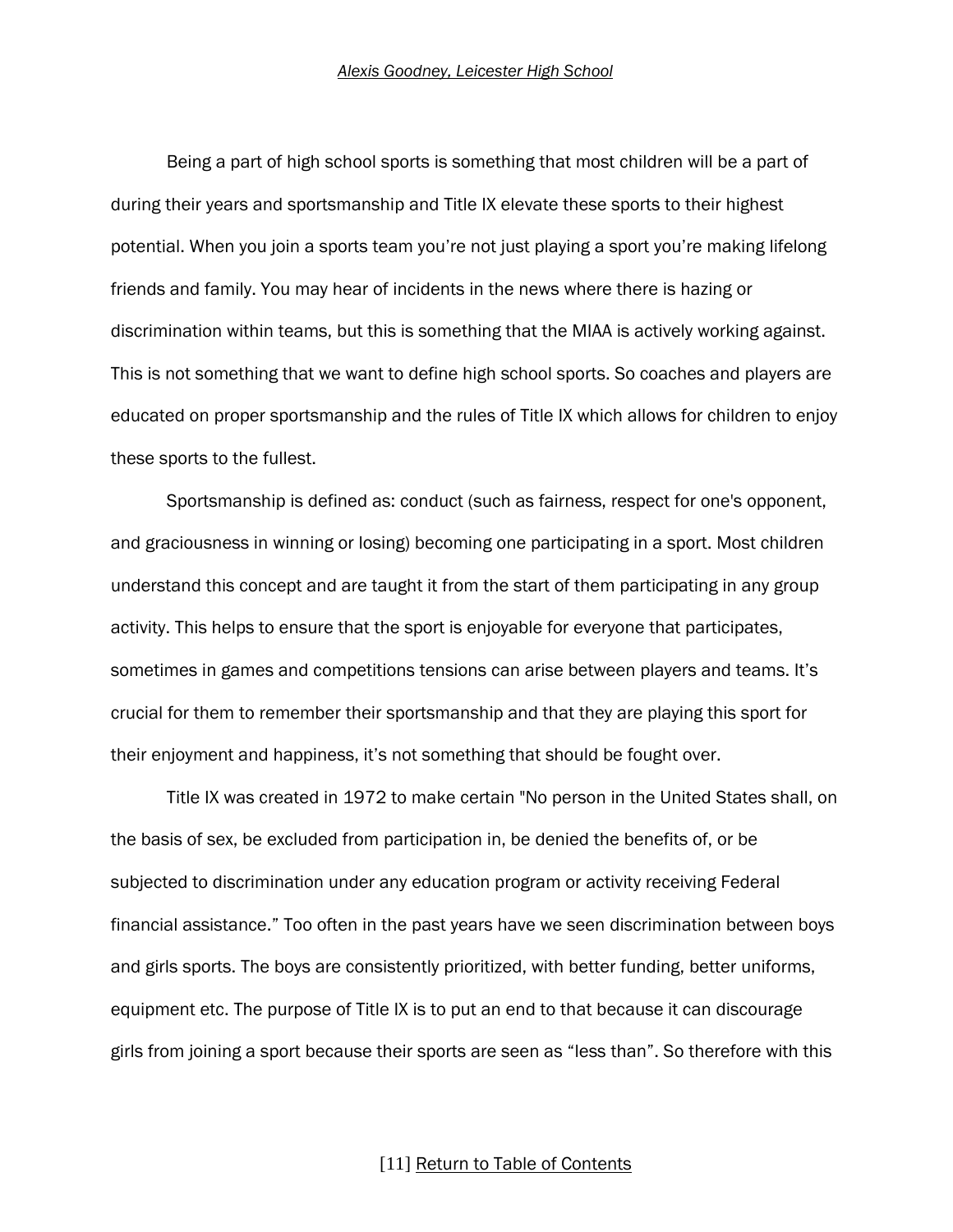in place sports, specifically for females immediately becomes better. These girls can now fully enjoy their sport, without worry of discrimination.

Sports have been around for years and will be something that never goes away, it's a large part of many high schools. It brings children together. Therefore we must ensure that these teams are a place of happiness, that they are enjoyable, and fun for the children. The way to do this is through sportsmanship and Title IX, everyone should be educated on these two topics before joining a team. Because if they cannot fulfill these to the fullest then they should not be participating.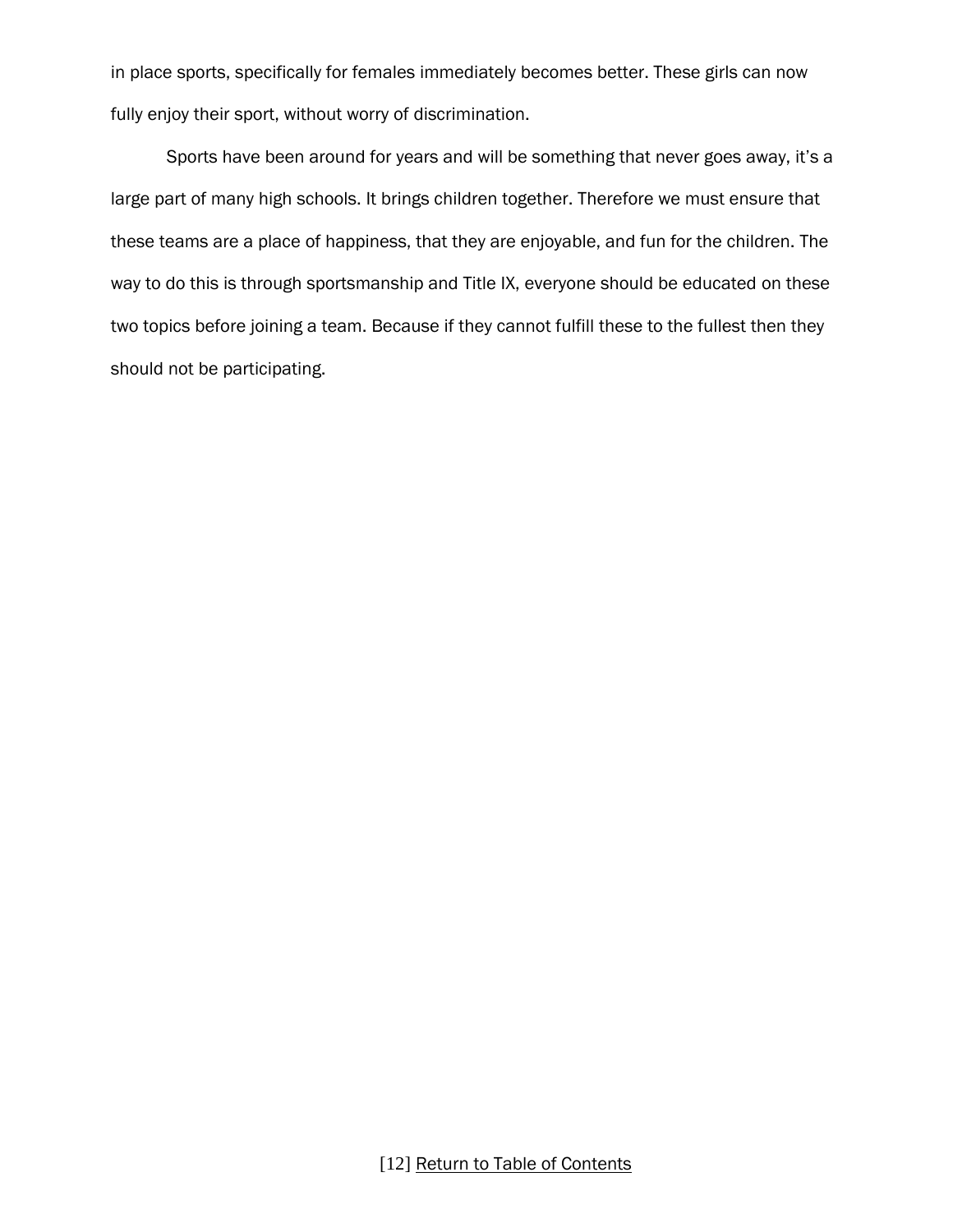<span id="page-13-0"></span>You're walking alone in the hallways, developing an overwhelming sensation of unbelonging. You feel eyes glued on your every move, growing a terrible pit in your stomach. Slouching in class, nodding, praying that no group work gets assigned. You are stricken with thoughts of judgment piercing through your body, shaking the sliver of self-confidence you had bottled up. This was how I felt every day at school, until I began sports my freshmen year.

By joining sports, people are brought into a world full of student athletes who genuinely care for each other. The individual bonds that come from a solid team can give students a back- bone of support through everyday stressors. When athletes feel that their life is crumbling in front of them, intense sportsmanship can aid in rebuilding internal determination and confidence. A team doesn't solely help each other in a game but eases all aspects of life. When we receive positive reinforcement from a group, it can enhance greater improvement on our own well-being. People tend to treat themselves, how others treat them;

Therefore, when we are told up- lifting compliments from our friends, we start to believe them. Some students are not given motivation or support in their homes, but the right teammates can build their own family. We know a team has a healthy and uplifting environment, when not only the team succeeds, but each person can take away an individual lesson. Self – love is something that people are not born with but is something we must learn to understand and develop, and effective sportsmanship can make students personal growth flourish.

However, growth is not achieved in a linear pattern, but is a cauldron of confusion and deception. Athletes must learn how to choose their battles through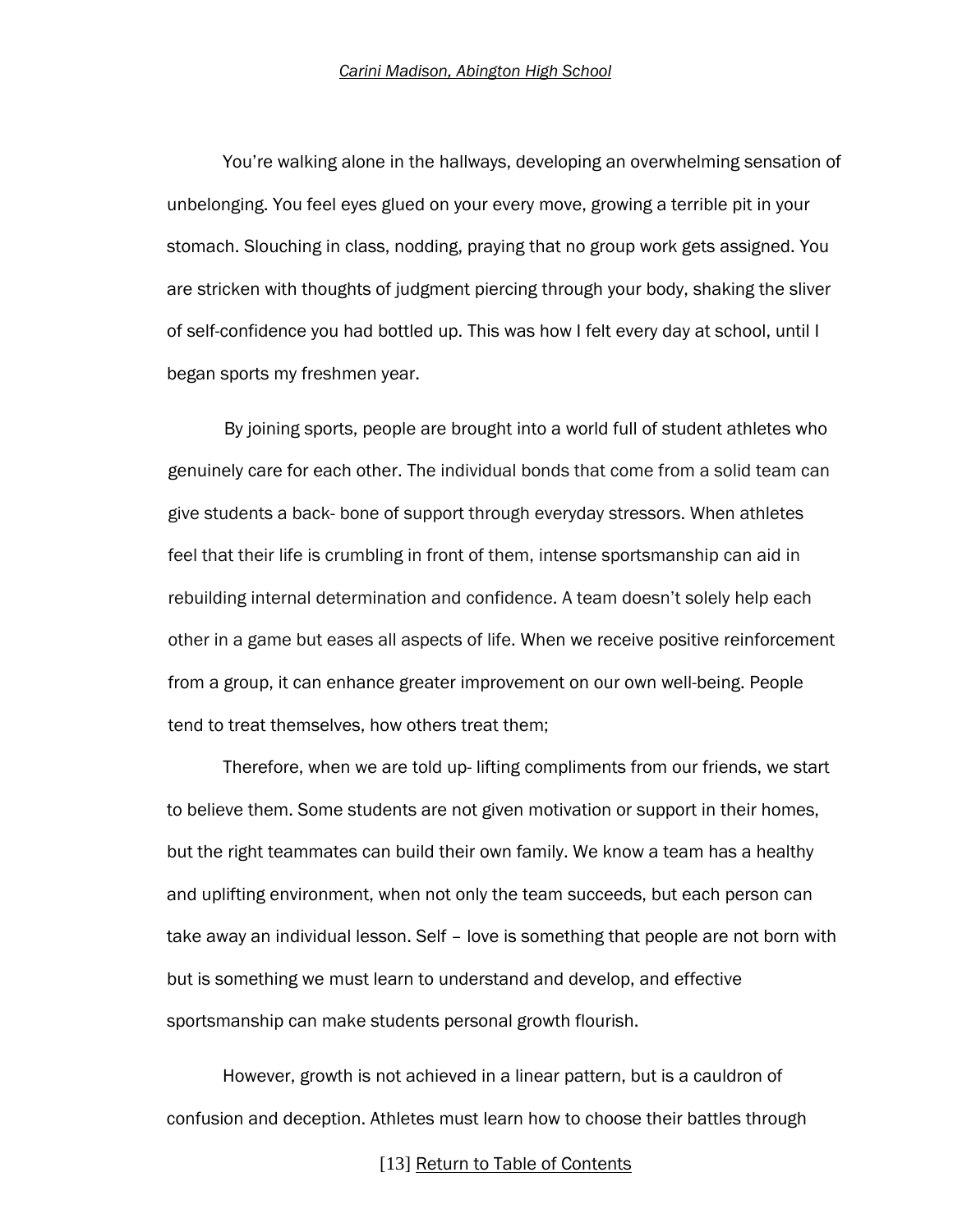high school, in hopes of becoming better versions of themselves. Challenges are expected in life, we face them every day, but nobody should have the worry of conquering battles based off of their gender, and tribute to Title IX, there are no longer sex-based discrimination in our world. Title IX has shown so many people that they have meaning in our world. In High School many students suffer from low self – esteem and this law has broken the fear of being judged on something we cannot control.

As a female I find it incredibly uplifting to know that I am seen on the same pedestal as a male. I feel such joy in knowing that future female, student athletes will have a fair chance in being seen and heard in their communities and have zero fear of mistreatment. Title IX and sportsmanship have created an atmosphere where students feel they have expression of personal growth and freedom.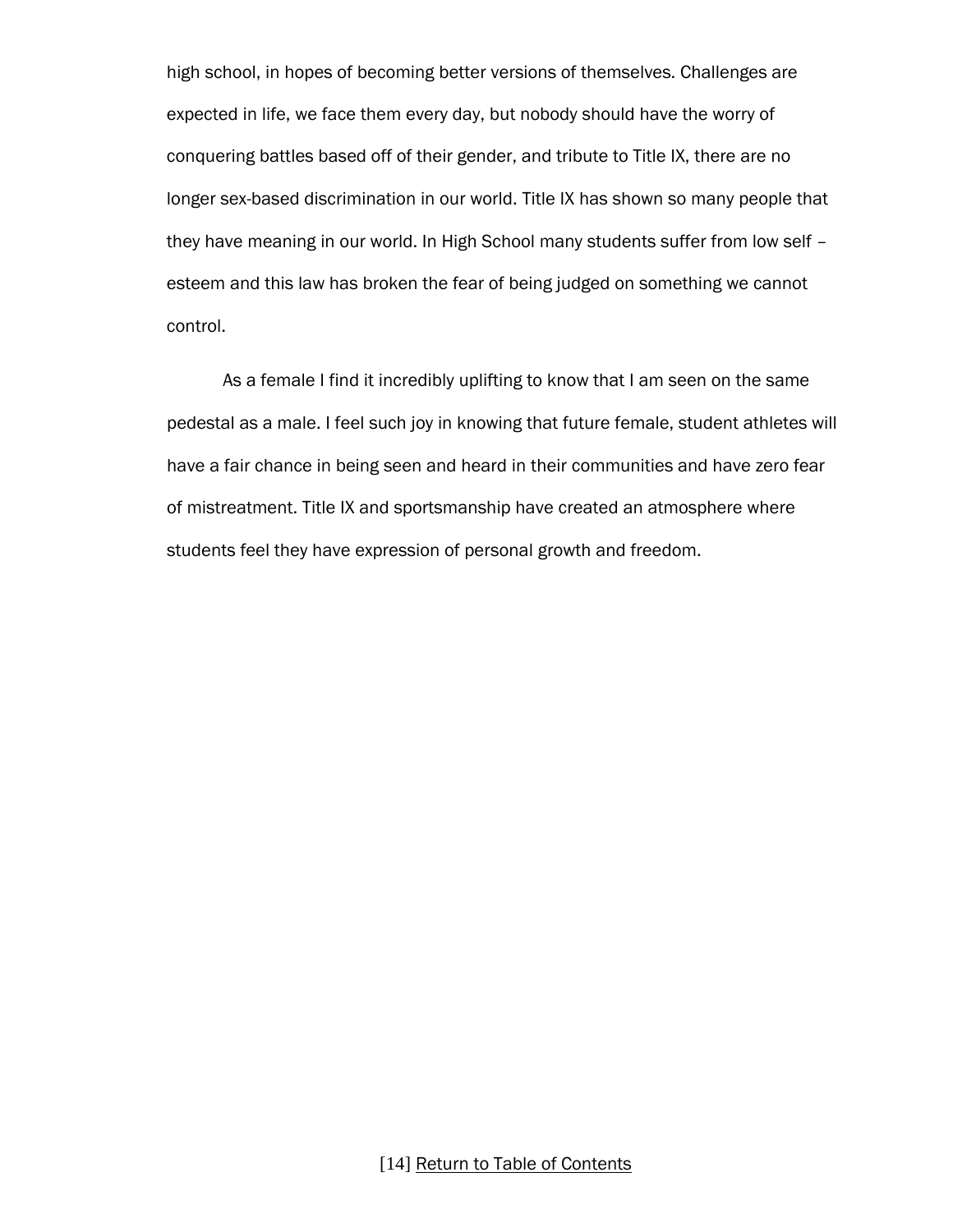<span id="page-15-0"></span>In August of 2021, I was approached by my club lacrosse director in Boston and asked to be a girl's lacrosse goalie coach for the younger girls in the program. I went to the first practice, watching dozens of goalies ranging from grades 4-11 put on their helmets, chest guard, and gloves, and fearlessly step in the cage, volunteering to face some of the hardest shots in the game.

Last week, when shooting the ball at a 9 year old at practice, she looked at me and said, "Coach Molly, I feel so strong when I am goalie, I am having so much fun right now!" And that is what Title IX is all about: lighting that fire within young girls that thrives off of each save and win, one of empowerment and uplift that spreads to everyone they play with; no matter which town is across their chest, a fire that still burns today in my heart and I have every intention to spread.

The empowerment that young girls initially experience turns into a greater, more meaningful, but difficult phenomenon in high school: leadership. The leadership skills that girls can be exposed to in high school athletics are some that are not taught in the classroom or at the dinner table, but touched upon in the hardest minutes of the fourth quarter, on the last reps of the track workouts, when the officials don't exactly make the right call, at the time out huddle, and in every moment when something, anything in the game is *hard.*

The composure in these difficult times spreads across rosters and is a building block of sportsmanship. Without sportsmanship, there is a sense of community on the field that is forgotten and the overall love of the game; the "fun" that one of my 9 year old goalies spoke of, is lost. The leadership and sportsmanship that is built up in high school transpires into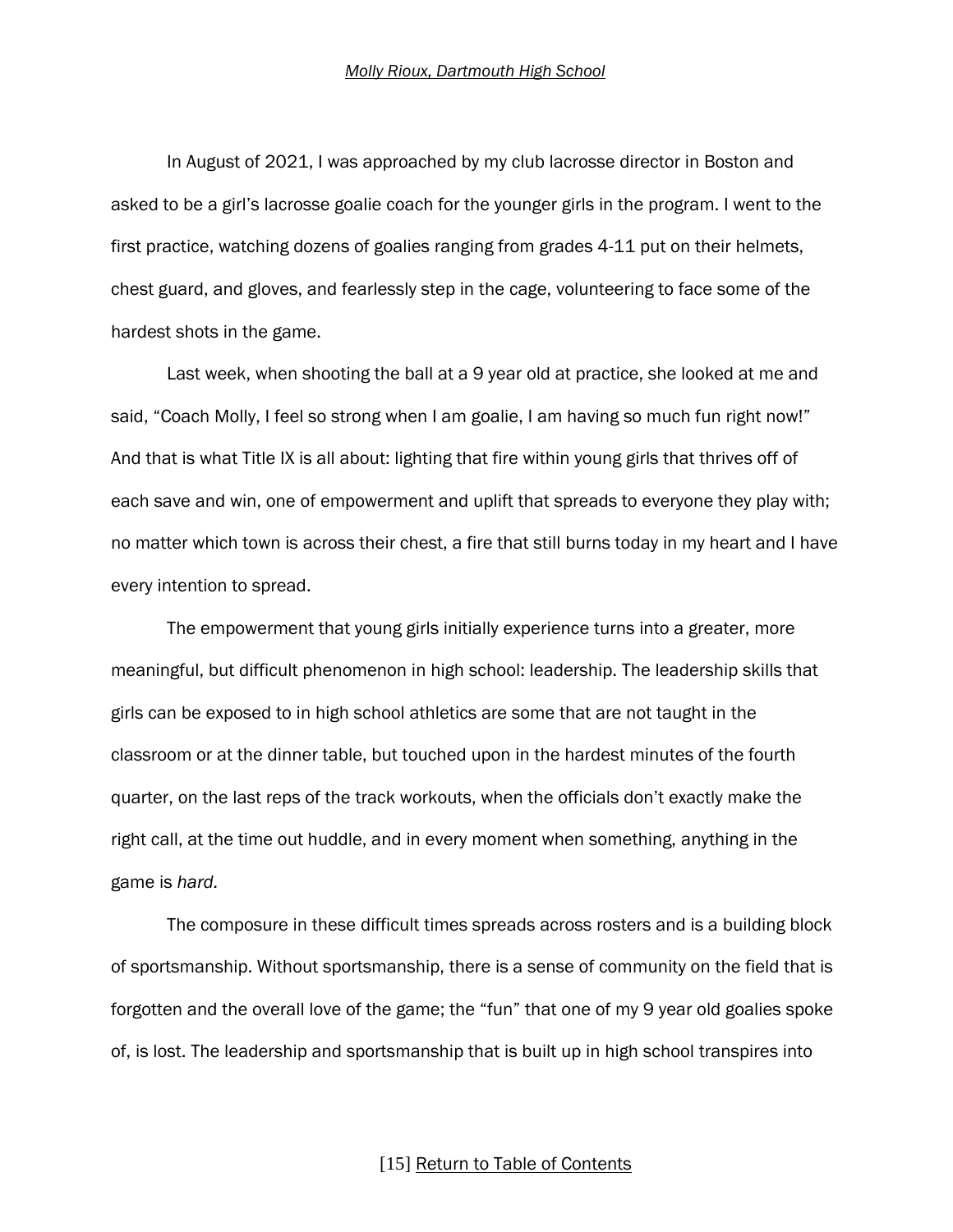real-world situations in post-secondary school, which is no coincidence why 65% of the most powerful women in business, as of 2017 played sports in high school (Fortune).

So when asked how Title IX and sportsmanship make high school sports better, I don't think of qualities that improve them, but how Title IX and sportsmanship merely *make*  girls athletics possible. These two factors are what inspire each generation of student athletes to take the empowerment; that fire that lit when they were young and not only spread it to their peers, but to the next age of female athletes.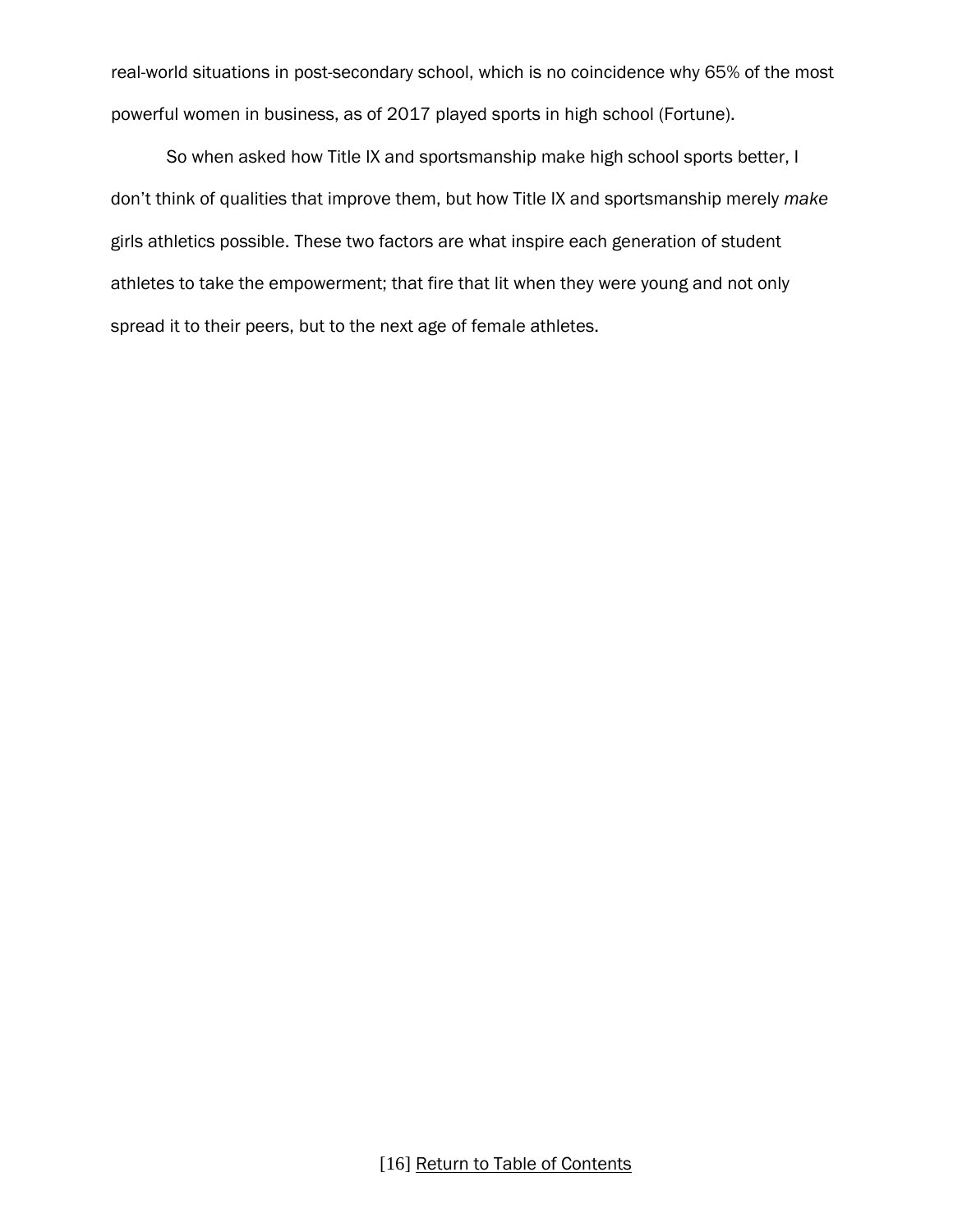<span id="page-17-0"></span>Title lX and sportsmanship make high school sports better because it makes both men and women sports equal in every way. Most people think that title lX is just for helping girls and women but that is entirely wrong. Yes, it might help girls play sports that they might not have been able to play before title lX was put into fruition, but it's not just about girls it's about all genders. Title lX helps make high school sports equal so that if one gender team gets special funding from the school then the other gender team should get the same amount of funding. If title lX never came to light then some boys would have never been able to play sports such as, volleyball and swimming, and it also allows women to play the sport that they love and have them be able to play in good uniforms and with good equipment and on good fields. Title lX helps all genders and make everything in the sports world as equal as possible. Title lX does help in the sports world because before it came into fruition men weren't allowed to play some sports and women were allowed to play most sports and now since title lX is here they were allowed to play anything that they want to play. Title lX has made it so that if there isn't a boy team in a certain sport then they could join the girls team and it goes the other way around. If a boy wanted to join a female dominated sport then thanks to title lX he'd be able too. Having title lX in place with sports and funding for these sports helps both sports a lot because it makes everything even and better for each gender team and sport. I think that if title lX were to go away then it would be better from when it started but then it would probably start to go downhill again because yes we have come far since 1973 but not by much. Yes, people are now allowed to play the sport that they want to play without gender getting in the way but people still get told that they can't do this, can't act this way, and people do still get discriminated against just because of their gender. f title IX were to go away people might stop paying attention to certain female sports. Men might not be able to play certain sports anymore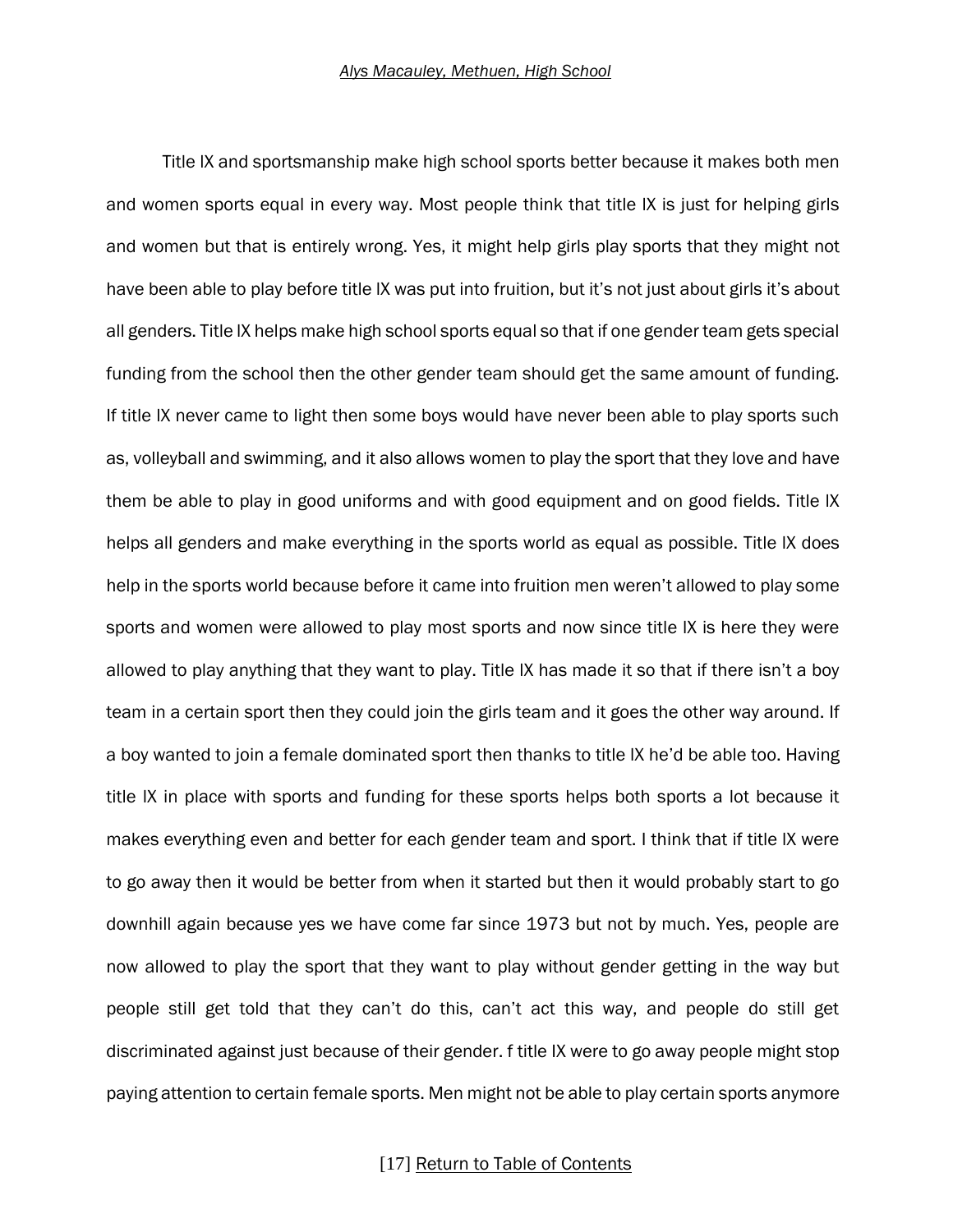simply because it is a female dominated sport and because there might not be a team for males now, since there is still Title IX in place, people are allowed to play whatever they want to play without their gender dictating whether or not they can do it.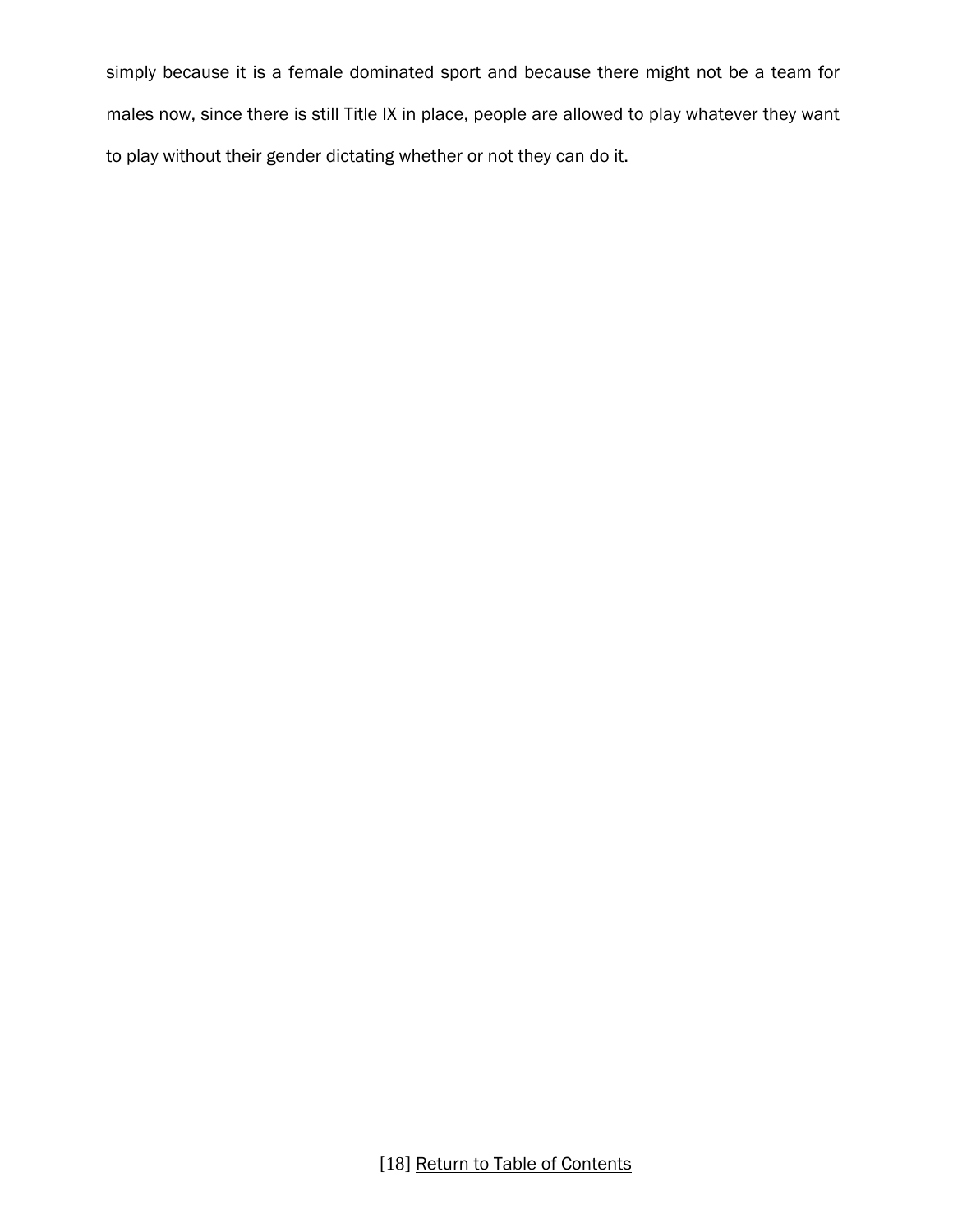<span id="page-19-0"></span>Students in sports, common right? Well with Title IX and sportsmanship it is possible to keep this high number of individuals taking part. High school sports are embedded with a competitive mindset and contain multiple levels of pressure, which creates a negative connotation with the relation to sports. Title IX and sportsmanship allow student-athletes to take part in sports that are both inclusive and fair.

Title IX is a step closer to success in high school sports. This regulation states that women and men be provided nondiscriminatory opportunities to participate in sports. This designs a healthy and fair environment for all genders, with all of the stereotypes related to women and male sports, this mandate allows for each student to be involved in sports with the same chances, equipment, coaching, and more. Women in athletics are often surrounded with the ideology of being weaker and having it easier, which is completely incorrect. With the same chances as male players, women will eventually be seen as equal instead of having a "weaker" reputation. Not only is Title IX important to high school athletics but sportsmanship also plays a big role in keeping a healthy stigma.

Sportsmanship is the true basis why high school sports are still ongoing today. With the tension and rivalry amongst different teams, players, and coaches, the ability to keep it professional improves the style of play and allows for the athletes to seek healthy competition. With so much stress put onto student athletes to be the best, sportsmanship gives a leeway for students to strive for better without being conflicted with more troubles. Teams who radiate fairness and respect often are represented better than those who treat others unethically. Having sportsmanship is a skill every individual should possess, it is used for everyday living.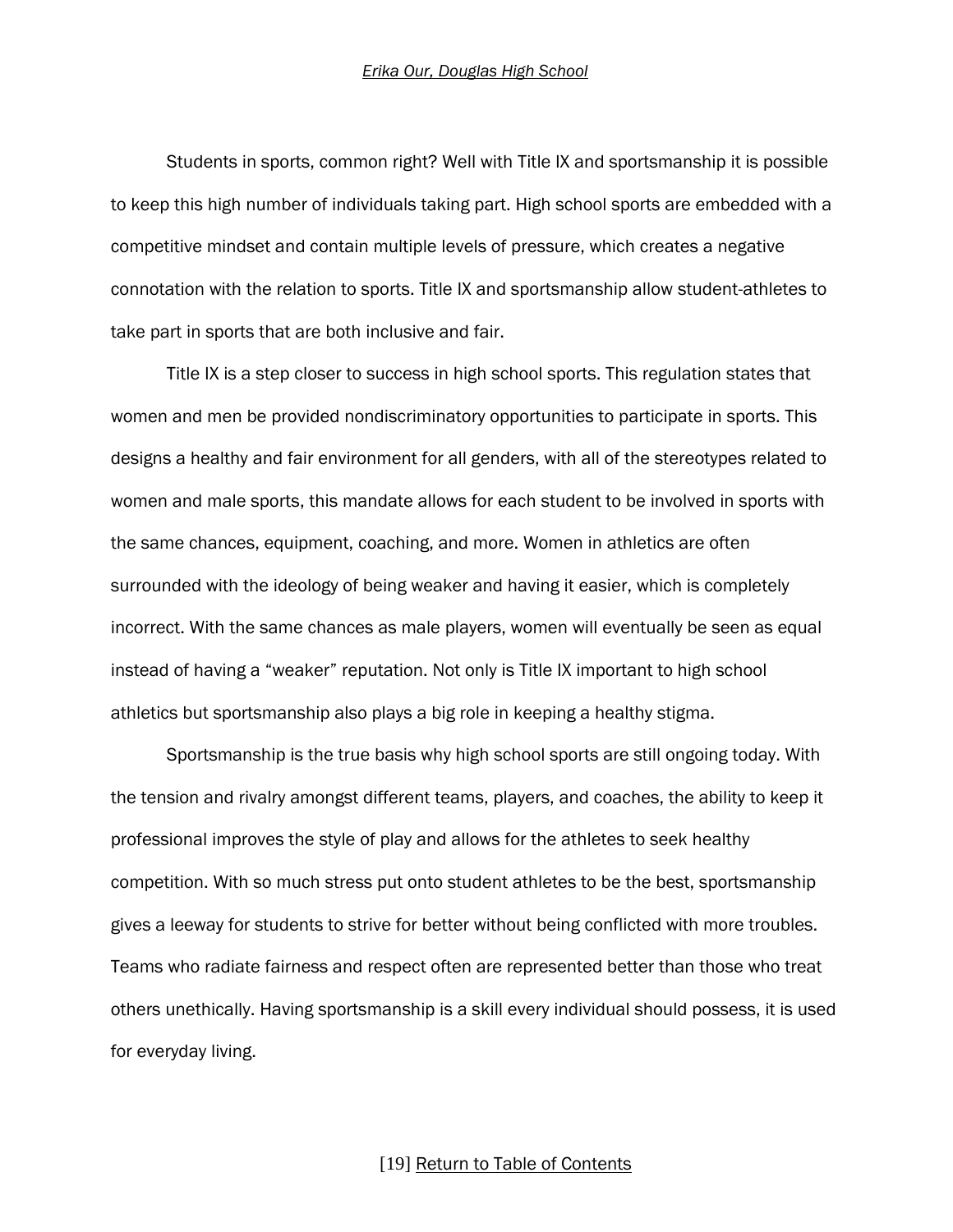High school sports provide students with a different type of atmosphere outside of their academic career. Without Title IX and sportsmanship, sports would not be recognized as heavily as it is right now. Title IX allows for each individual to have an equal chance to succeed, while sportsmanship creates for a healthy interaction with sports. Athletics are an important part of students' lives, with these additions, many students are allowed to keep a fair and safe mindset towards sports and keep playing with a better attitude.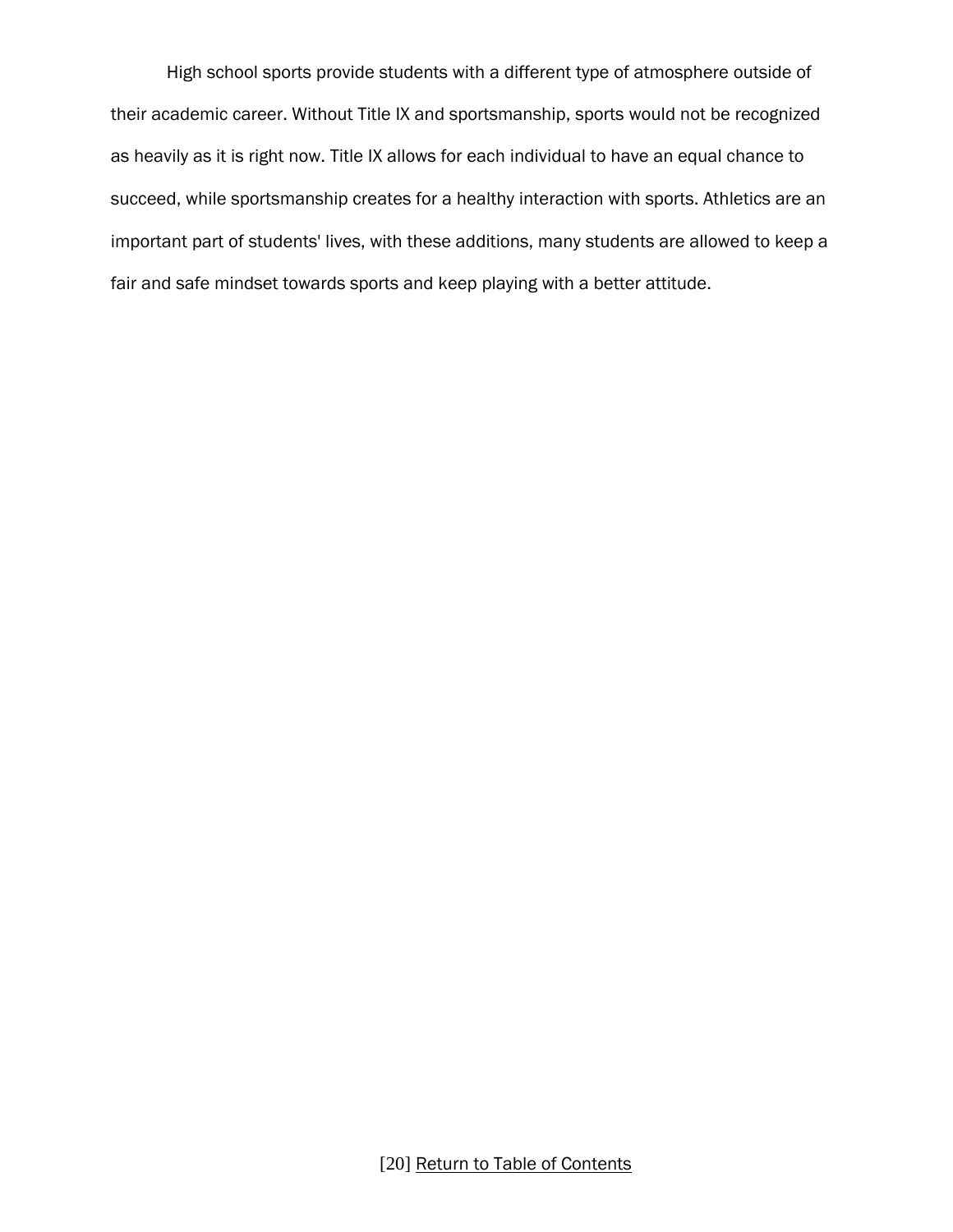<span id="page-21-0"></span>If I was a student in 1970, my high school experience, and the person I am today, would be very different. Prior to 1972, young women did not have the same opportunities that I am so grateful to have. Title IX changed the game for young women all over the country- it gave them the legal right to have the same extracurricular activities, such as athletics, as their male counterparts. High school sports have taught me so much, such as leadership, hard work, and perseverance. Without Title IX, I would not have these opportunities. Title IX opened so many doors for young women for generations to come, molding not just our high schools, but also our future as a country and a world.

As a cross country and track and field athlete, I see the power of sportsmanship every day. On the surface, sportsmanship may seem like something we tell young children to instill values of kindness and respect in them, but sportsmanship goes so much deeper than this. Sportsmanship has taught me to not see my competitors as obstacles or blockades to my success, but rather as motivators and accelerators. My competitors are the reason I work hard at practice each and every day, and why I pour all of myself into every race. Sportsmanship's physical manifestations are in the post-race embraces between competitors, the "great job"s, the breathless smiles at the end of an exhilarating race. More than that, sportsmanship gives every athlete the perspective to truly appreciate and respect their competitors. Without our competition, we are not truly competitors, we are not truly athletes. Our competitors push us to be the best athletes we can be, and we do the same for them. Sportsmanship is the trademark of healthy competition, and healthy competition is a trademark of improvement.

Title IX and sportsmanship have formed who I am and my high school experience, and they do for thousands of other student-athletes all around the nation. Sportsmanship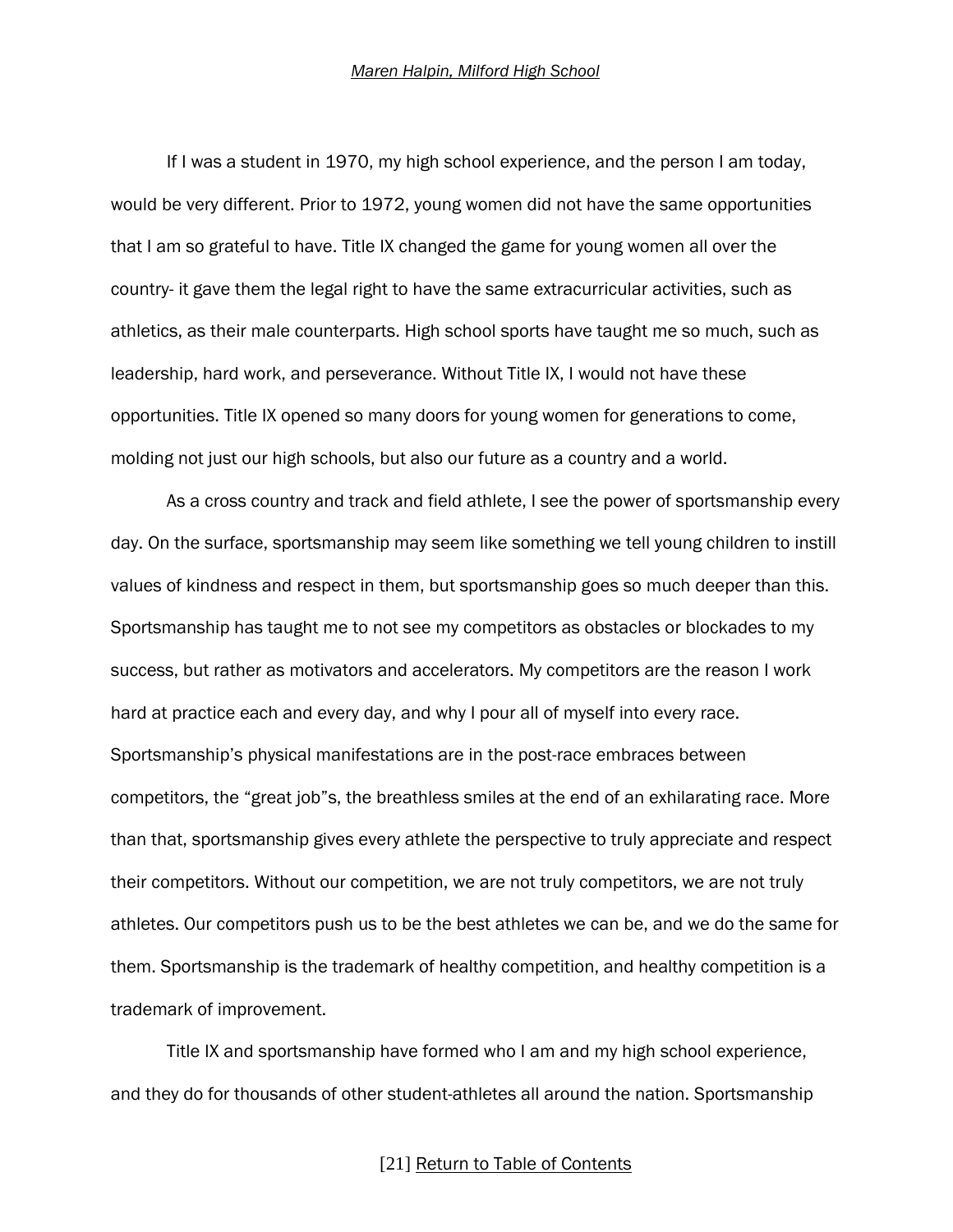creates local, regional, and national communities of student-athletes that appreciate and respect their competitors, and better themselves because of them. Title IX ensures that no young woman will ever be denied an opportunity to get on the track, court, or field. It enables our nation's next generation of women to find their passion and have the transformative experiences of high school sports. We have the privilege to take for granted something that, just fifty years ago, may have seemed like a far-off dream.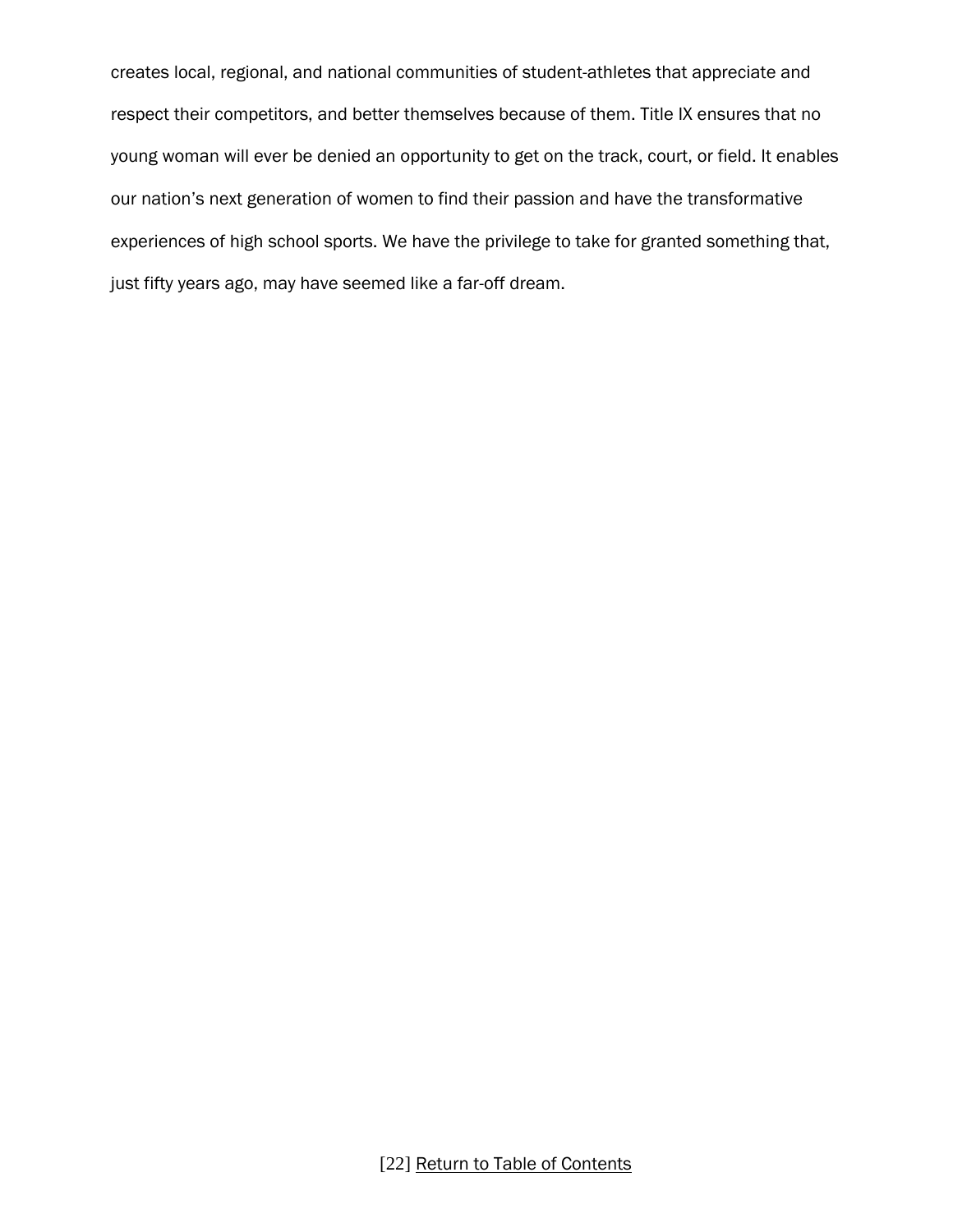<span id="page-23-0"></span>It was once said that "We cannot change what we are not aware of, and once we are aware, we cannot help but change." In 1972 this country was made aware of the issues of gender inequality, and the fact that changes needed to be made. Thanks to Title IX, we have made major improvements in our high school athletic department, which includes the gain of more people playing high school sports. One fact that stood out to me in Title IX is that nowhere in the law said the words "athletics" or "sports"; which are the words that have come to be associated the most with Title IX. Through the guidance of our school educators and leaders, we have been more aware of the need to show sportsmanship; not just on the field but in our daily lives as well. In order for us, as students, to display sportsmanship we need to be aware of our speech, actions, and attitudes towards each other. This applies to not just people in your school but everyone we come across. Title IX has benefited the school department tremendously in the past almost 50 years. Title IX has not only made sports playable for all genders but has also made the students feel more protected when playing them. That includes, having quality coaches, up to par locker rooms, and supplying protective athletic equipment and supplies. After learning and reading about Title IX, the ball has been put into my court not only to treat others with equality, but to lead by example and not exclude anyone from any sport or activity.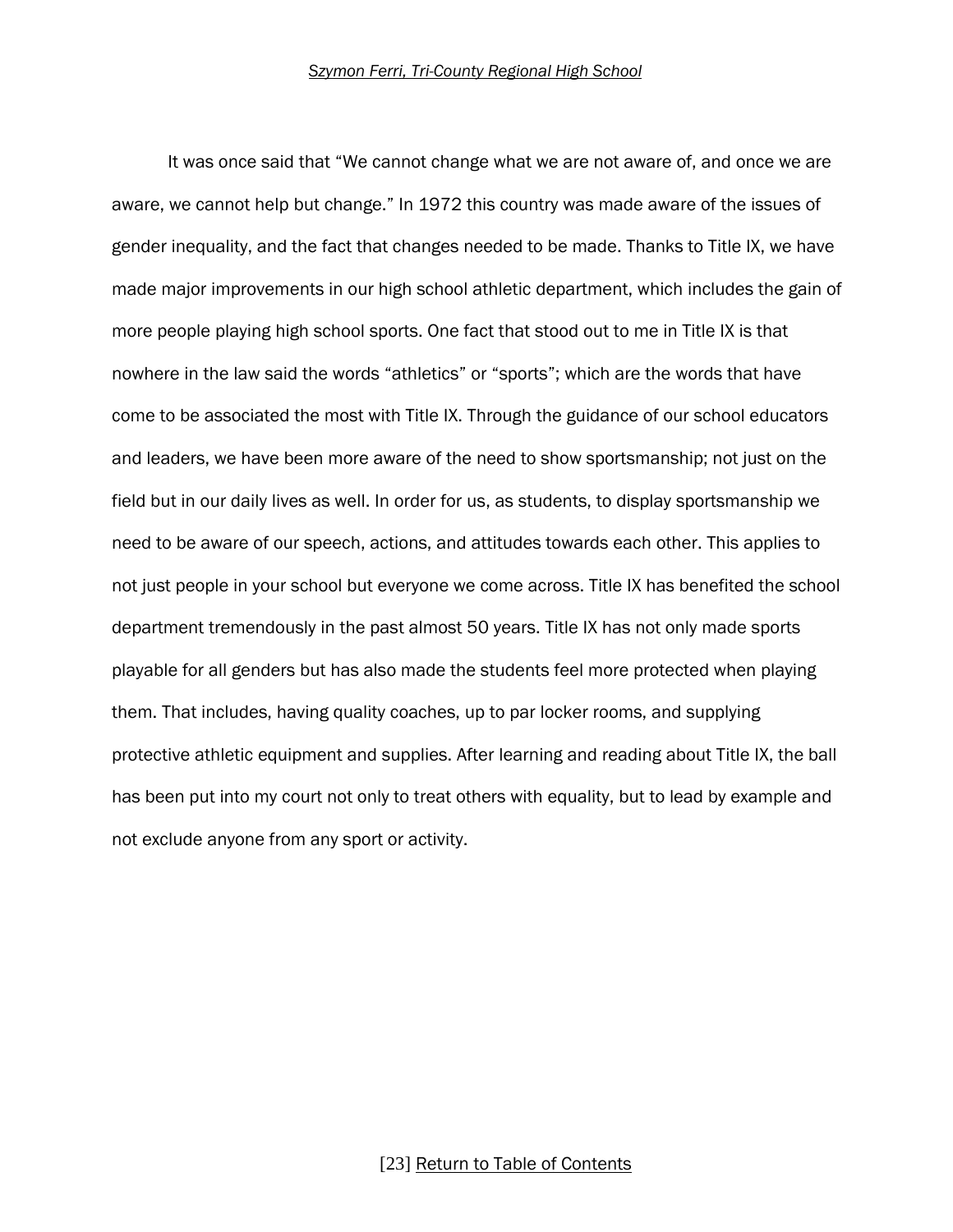<span id="page-24-0"></span>As defined by the Merriam Webster, sportsmanship is; "Fair and generous behavior or treatment of others, especially in a sports contest." Sports is commonly known for its competitive behavior. But, sports is much more than just competition. Being on a sports team is one of the big reasons and sources of the connection between friends. Sportsmanship is why we, as high school students, play on sports teams. The high school sports aspect would be completely different without the bonds players make. As said in the definition, sportsmanship does not just end within yourself and your team members. This past weekend, at Methuen High school, we beat a rival football team 41-12. Without putting up a fight, crying in the ref's face, or trash talking, both teams lined up, and commended the opposing team. Sportsmanship came from both teams that night. If anyone had totally lost it, relationships and connections would be destroyed. But, the sportsmanship and bonds players make in all sports, would not even matter for many without Title IX.

Let's say I am a 16 year old female in eleventh grade. Every Sunday in fall, I sit down and watch any football game I can. Why should I not be able to join my High school's football team? Is it because they think I'm too weak? Do they think I'm not fast enough? What are the sexist barriers stopping me from competing with the boys? Nothing. This is all because of the Title IX rule in place in Massachusetts through the MIAA. Title IX is the prohibition of discrimination of sex in programs receiving Federal financial assistance. Sports are considered a part of an institution's education program and for that reason are covered by Title IX law. It is more important for people to be able to do the sport of their choosing that makes them happy, rather than break their happiness and not let them compete. Boy's volleyball in high school tends to be looked down upon and doesn't seem to have many participants. There is not a definite reason why it's not as popular as most other sports.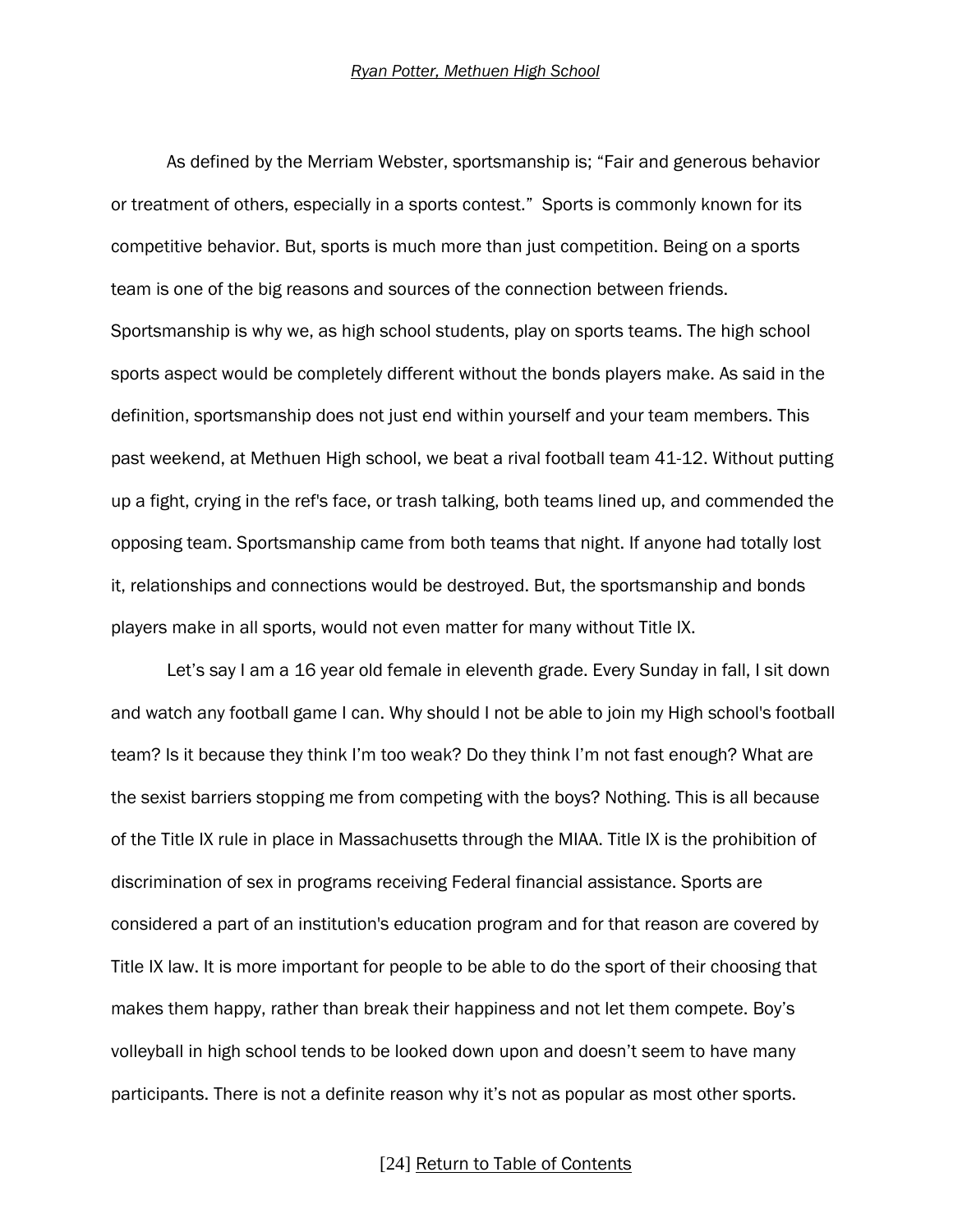Whether it's just not talked about enough, or people would rather play other sports, it's still barely hanging on in the category of high school sports. As a boys volleyball player myself I would have to say I would feel disappointed and left out if I couldn't play because of something I can't personally control. I remember when I was in seventh grade my school had a volleyball clinic. As I had guessed, there were only two boys in the club. I still thoroughly enjoyed that club no matter how many boys were in it and I would have to say that that's what spiked my interest in volleyball in the first place. Sportsmanship and Title IX give all high school students the ability to express themselves and enjoy a high school experience, overall making it better.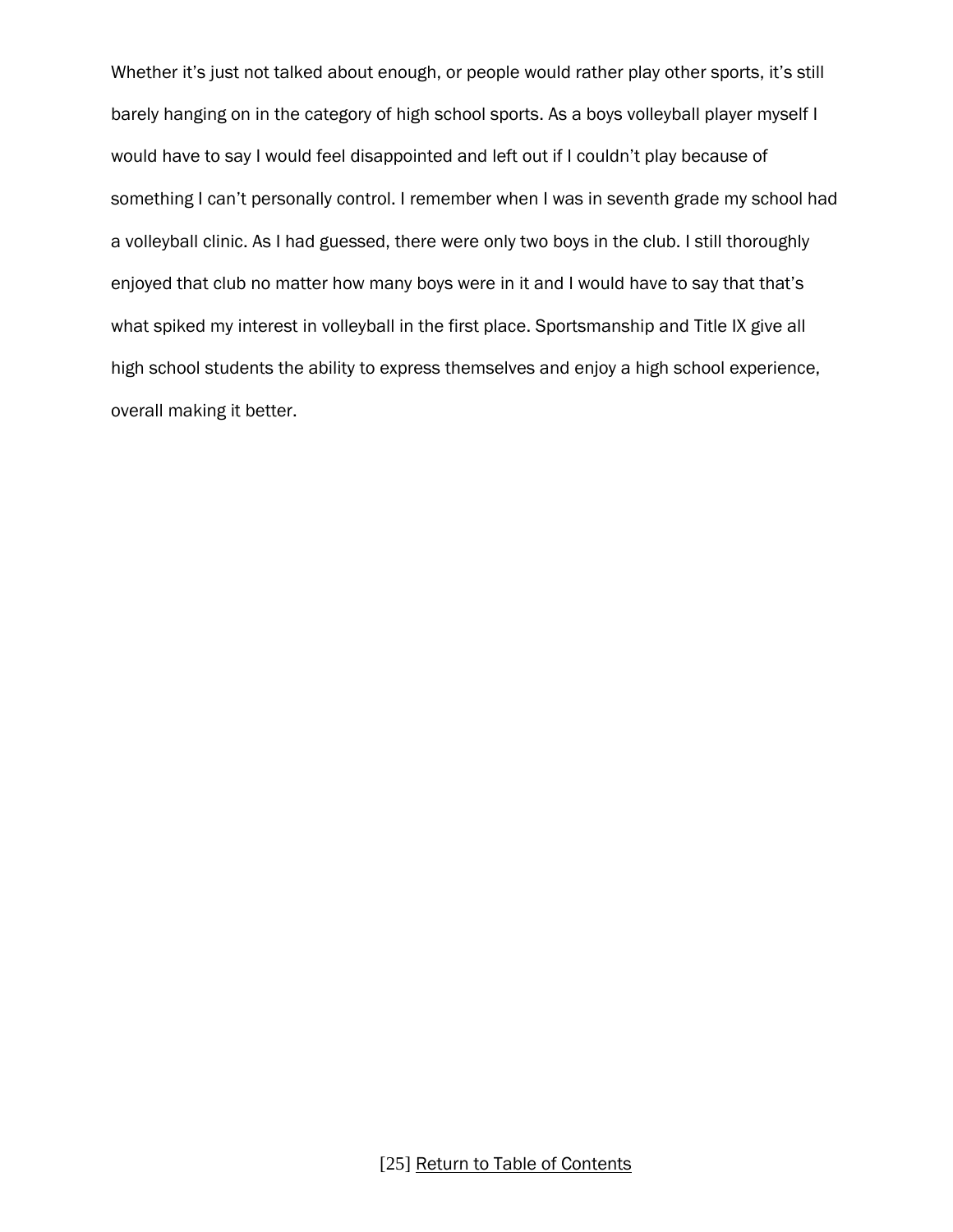<span id="page-26-0"></span>Title IX requires that women and men be provided equitable opportunities to participate in sports. Requires equal participation, equal sports education and equipment. Title IX benefits boys and girls,men and women. It brings fairness to all players who participate in sports and many opportunities. Developing good sportsmanship does more than show kids how to behave politely during and after a game. Sportsmanship impacts how children interact on and off the field. Good sportsmanship builds teamwork, character, and teaches respect, honor, discipline.

Any bad sportsmanship should not be tolerated at all.

Good sportsmanship encourages Diversity, Equity, and Inclusion by strengthening bonds between players and bringing together different people through those experiences. It can also bring people together from across the world, it doesn't matter if you're a boy or a girl. It strengthens the environment and makes it a better place for everybody. Some examples are shaking hands after a game, helping out an opponent after an injury, clapping for everyone and cheering everyone on. be respectful to everyone including teammates, the opposition, parents and officials. At the end of day, it's just a game.

Title IX requires that women and men be provided equitable opportunities to participate in sports. Requires equal participation, equal sports education and equipment. Good sportsmanship encourages diversity, equity, and inclusion by strengthening bonds between players and coaches all around the world. Chicopee High sets a great example of title xl, when it comes to sports, equality comes in and helps with sports equipment, sports games, and equal opportunities for all. Title xl and sportsmanship makes high school sports a better place.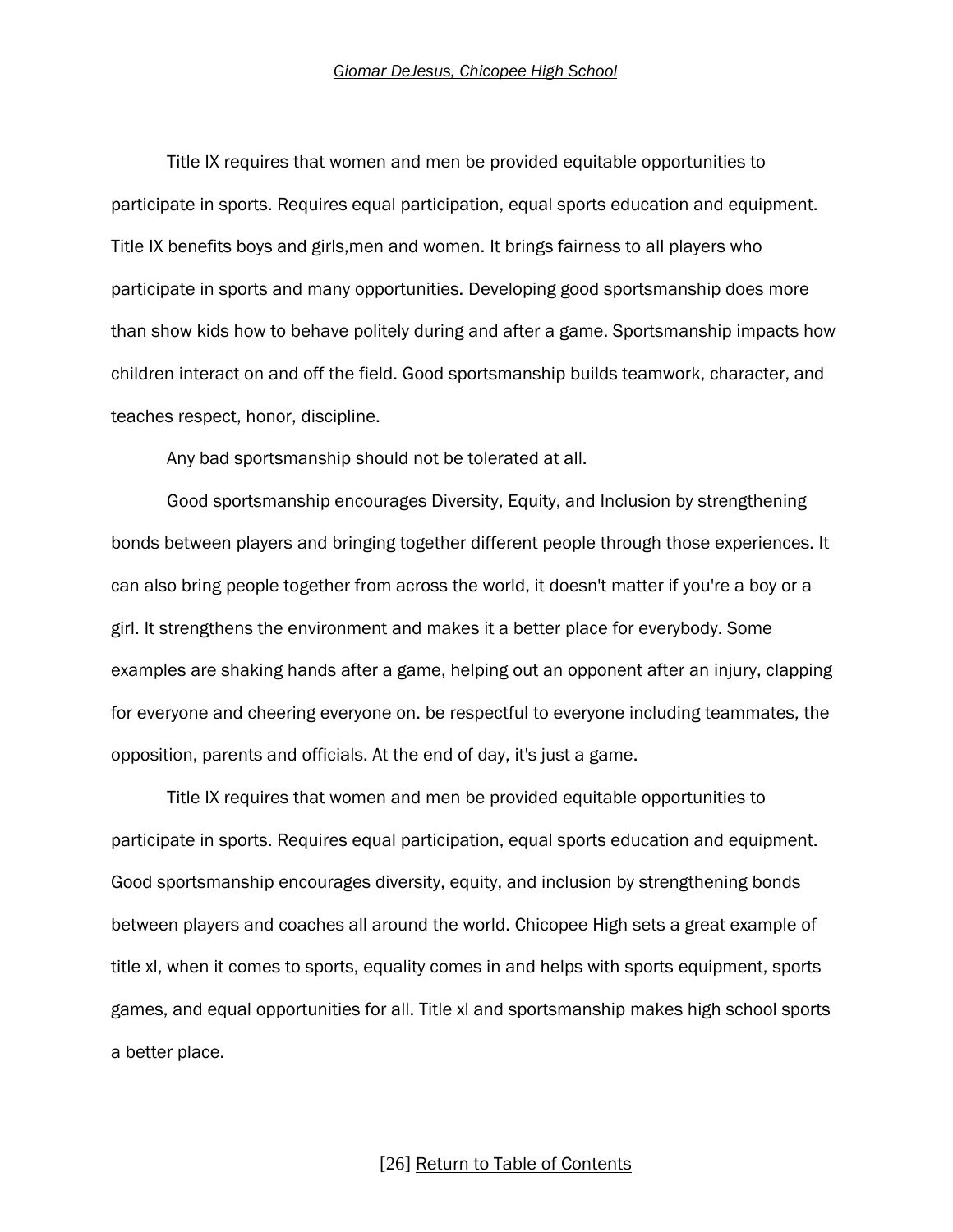<span id="page-27-0"></span>In 1972 the U.S. Congress passed the Title IX of the Education Amendments Act which stated that No person in the United States shall, on the basis of sex, be excluded from participation in, be denied the benefits of, or be subjected to discrimination under any education program or activity receiving Federal financial assistance." In other words, women were finally able to become the great athletes that they envisioned themselves to be. The Merriam-Webster definition of sportsmanship is conduct (such as fairness, respect for one's opponent, and graciousness in winning or losing) to one participating in a sport. But it's so much more than that. Sportsmanship is the ability to humble yourself no matter how great you are. It means that even if you're the best or worst player on the team you're able to support and treat others with the kindness they deserve. It is a conscious effort to make sure that the sport you're playing is enjoyable for all, even the people on the bench. High school is already hard as it is. You become overly conscious. You start to feel intimidated by others who seem to be doing way better. And you just feel like a loner, out of place.

A lot of high schoolers turn to sports as a way to finally gain that sense of belonging. and without the combination of title ix or sportsmanship, high school girls will most likely find themselves in the same uncomfortable situations that they experience during the normal school day.

Title IX and sportsmanship together bring comfortability to the high school sports environment.

When you take Title IX and sportsmanship you get the ingredients to make what can be a beneficial athletic space for all. A space where everybody feels that they belong. Title IX and sportsmanship make high school sports better because it means ample opportunities for athletes to be able to play the sport that they love, without facing any type of restrictions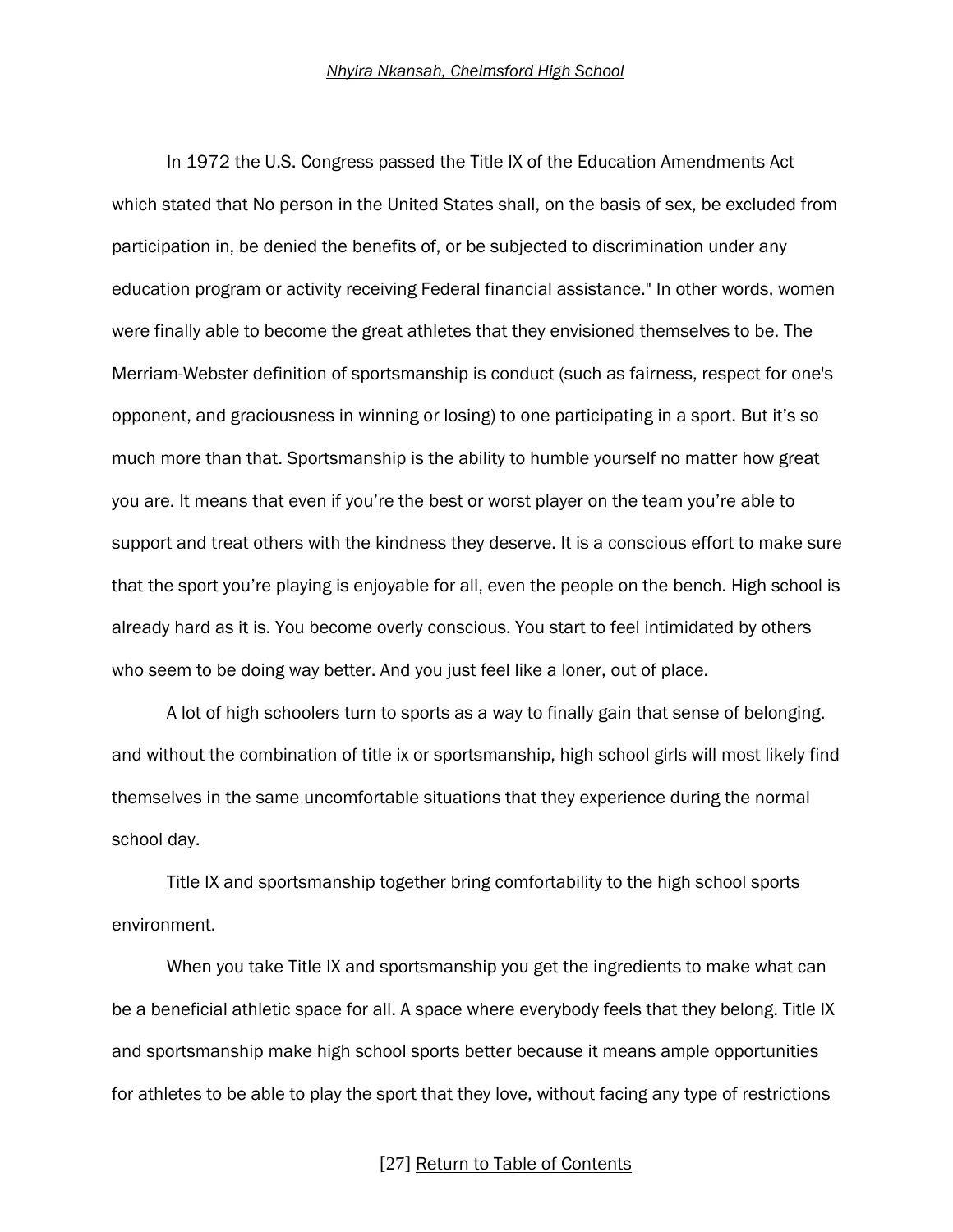or discrimination due to their gender or how they identify as. Due to Title IX, I don't have to fear that my gender will be what stops me from becoming great at the sport I love. And because of sportsmanship, I know that as I make my rise to the top I'll have great friends to support me along the way. The lack of Title IX and sportsmanship would create a space that would breed discrimination and normalize discrimination based on gender. Title IX and sportsmanship together allow all athletes to show up and be themselves without facing judgment.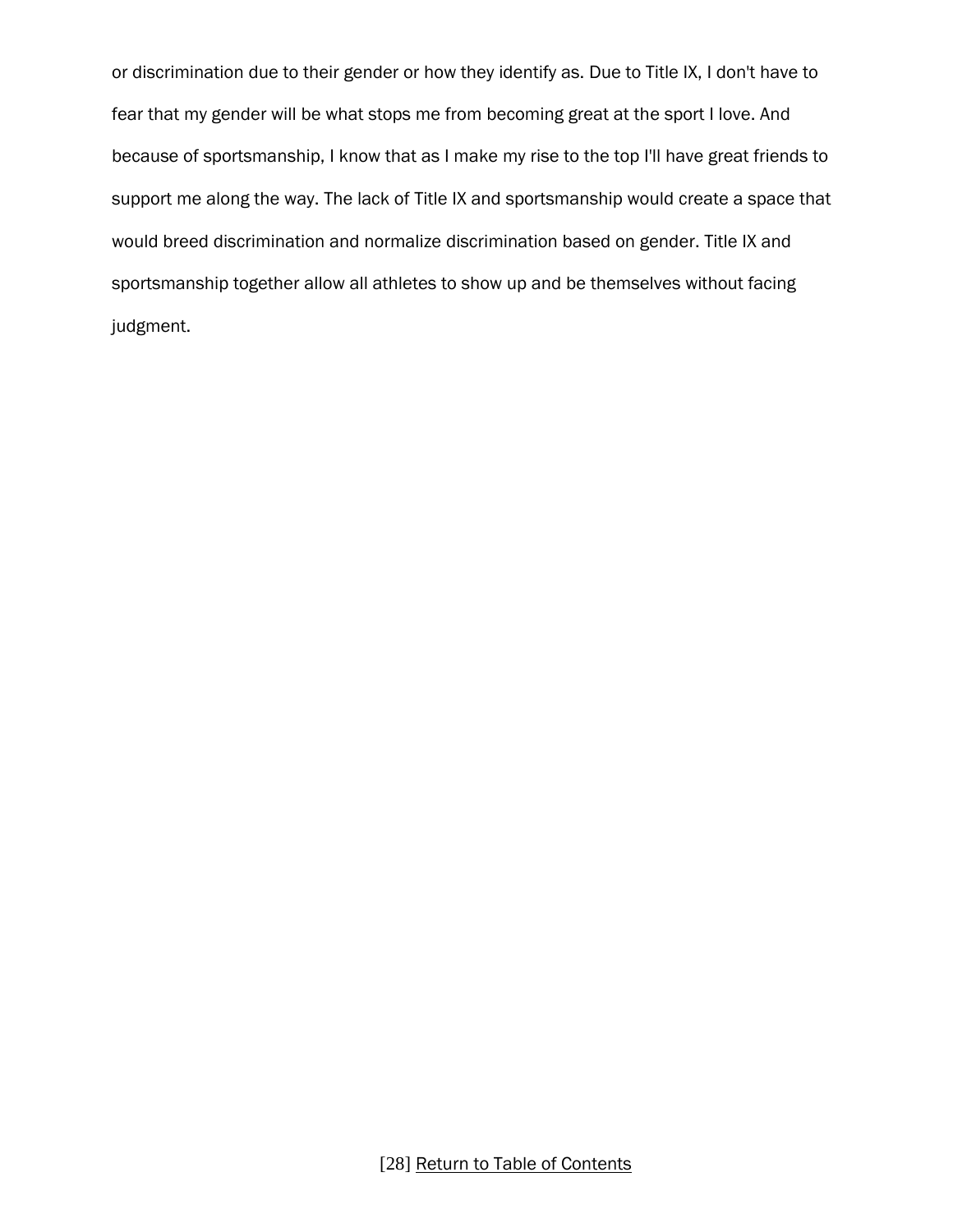<span id="page-29-0"></span>High school sports benefit from sportsmanship and Title IX because they make members of a team more likely to succeed in their futures. When all members of a team feel included and supported, the team can truly shine in its athletic performance. Athletes who are not shown sportsmanship are less likely to feel confident in their abilities and are therefore less likely to reach their fullest potential.

Sportsmanship is truly essential to a successful sports team. It reminds players that the sport is not only about their physical strength or speed, but instead is about their ability to work collaboratively with others. Life long lessons can be learned from being on a supportive and sportsmanlike team: how to empower others, how to work together to accomplish a goal, and how to show respect to people one has been pitted against. Though one may not be able to run as fast or lift weights as heavy after high school, the personal growth one exhibits while on a team is beneficial in the remainder of one's adulthood. These lessons learned lead players to successful futures, since they have strengthened emotional intelligence. They use their experience in order to successfully work with others, thus leading them to success.

Sportsmanship makes high school students want to participate in sports and motivates them to achieve their goals. A sports team that lacks camaraderie or support is less likely to succeed because its players are less motivated and have less of a personal connection and trust in one another. Sportsmanship is key to the success of a sports team; the respect and concern that players have for each other makes high school sports enjoyable.

Title IX ensures that all people are included in sports, thus leading to a more equitable world. The welcoming of people of all backgrounds, genders, and opinions ensures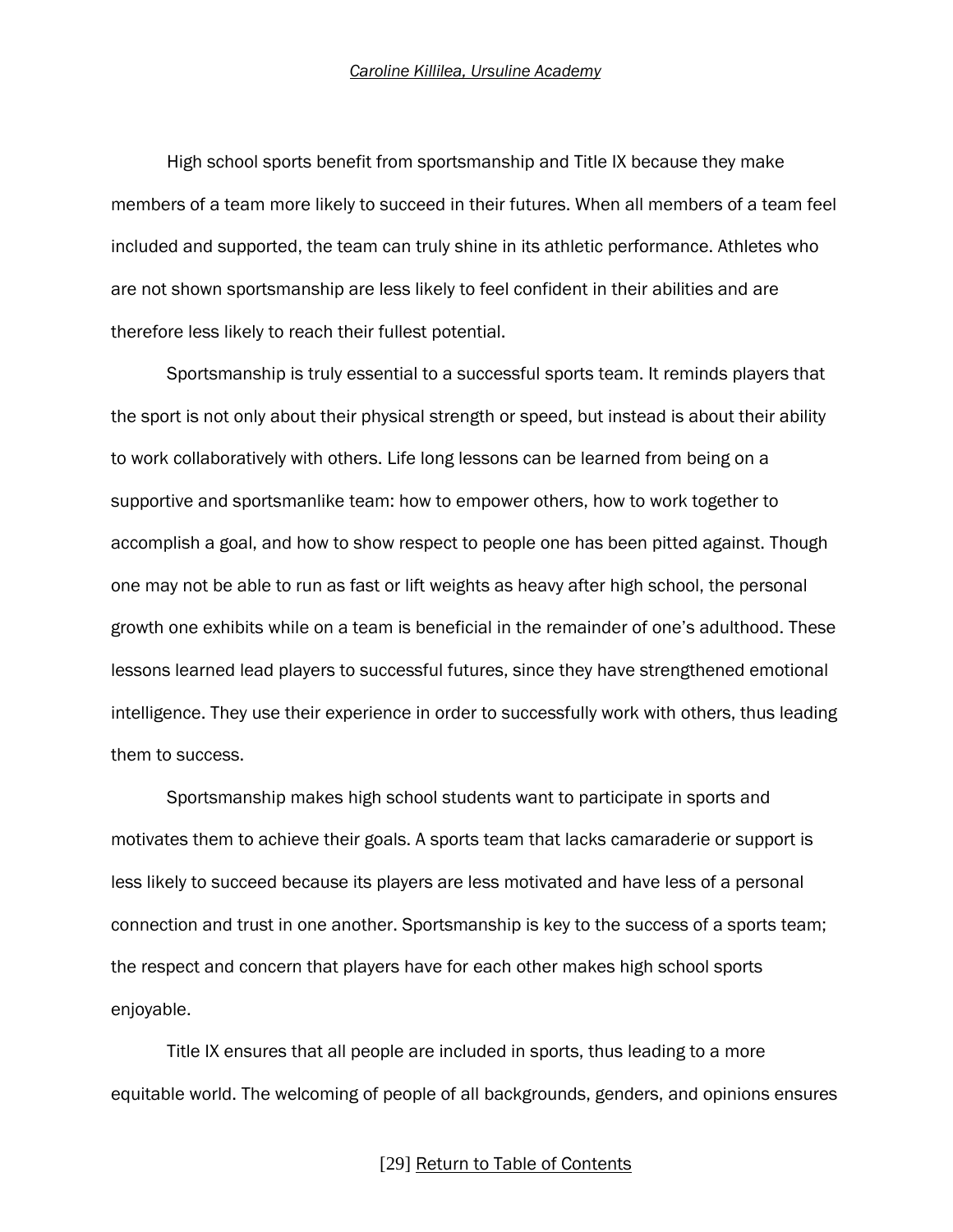that high school athletics are diversified. Players who have experience collaborating with a diverse range of people are more likely to succeed because they are made more aware of cultural differences. They are thus more sensitive to those around them and will be better "team players" in their future careers. Sports also provide people of differing backgrounds a common goal toward which to work. High school athletes become more well-rounded and inclusive individuals as a result of Title IX. They carry on this spirit of inclusion in their futures and instill it into society as a whole.

Sportsmanship and Title IX teach high school athletes the importance of equality and inclusion. They improve the overall morale of the team, and teach athletes important life lessons that they can then apply in their higher education and careers.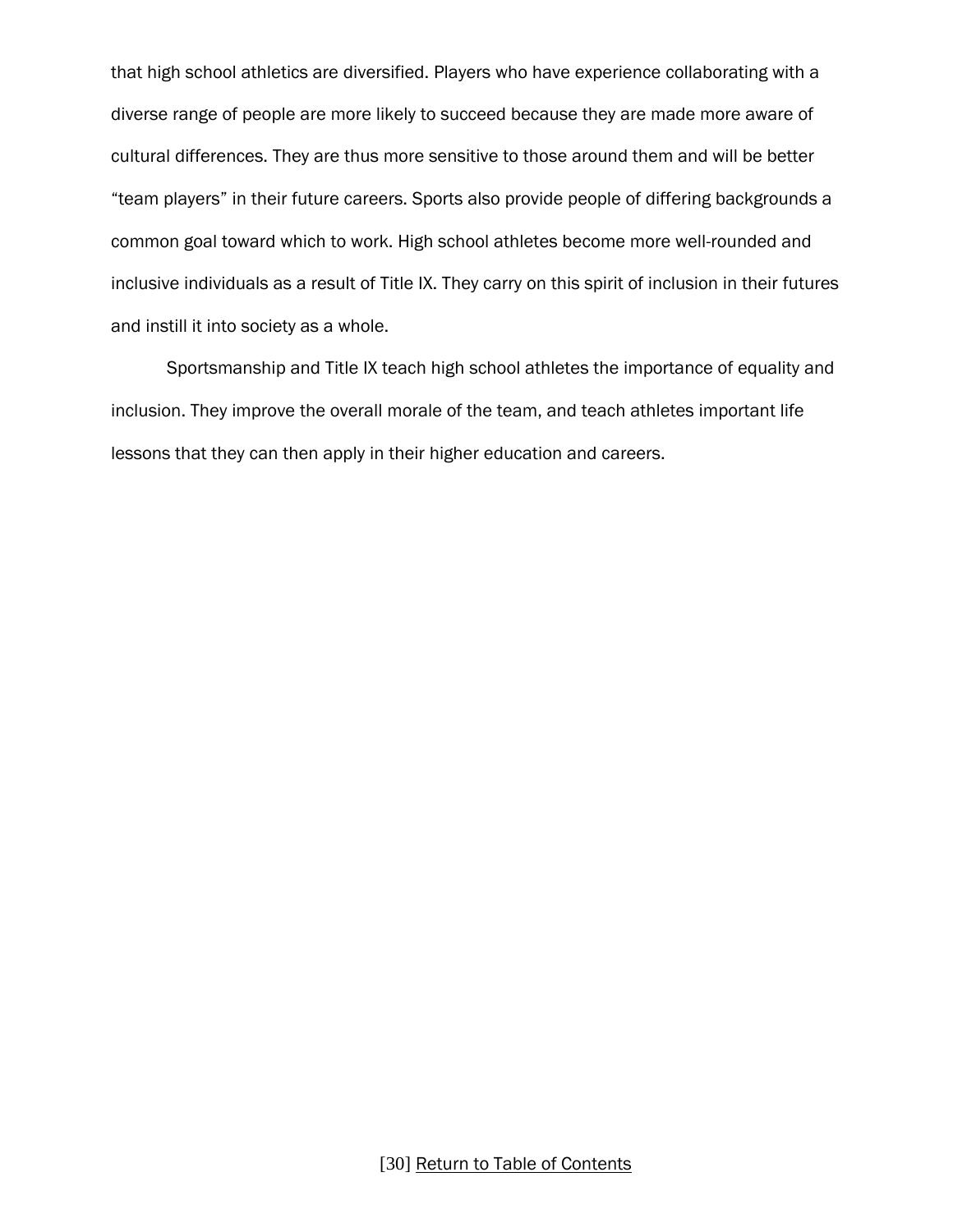<span id="page-31-0"></span>Title IX and sportsmanship make high school sports better because they allow all students to have an equal "playing field". Title IX, mainly prohibiting sex based discrimination in funding for sports, allows all genders to participate in sports at the same level. This is beneficial to high school sports because in the past, many athletes, namely female athletes, got discouraged from playing sports due to the lack of funding and support from the community. In the past, when schools lack funding for sports, unfortunately sports with predominantly female athletes, such as field hockey, volleyball, and girls soccer, were the first to lose funding. This put down female athletes and made them less likely to participate in college level sports. With Title IX, women in sports are able to participate in sports and have the same funding as men in their respective field.

Sportsmanship among athletes and coaches alike improves all high school sports because it creates a safer playing environment for the athletes. The MIAA rules and regulations specifically state that during all games, sportsmanship must be prevalent. This includes players, referees, coaches and observers. This is crucial to sports because athletes need to be able to have a safe environment to play in, especially at a high school level. High school sports can build confidence and leadership at a young age, which many people will need in the real world. To conclude, Title IX and sportsmanship are extremely important to high school sports because it prohibits sex- based discrimination as well as creates a safe environment for high schoolers to grow in confidence and leadership.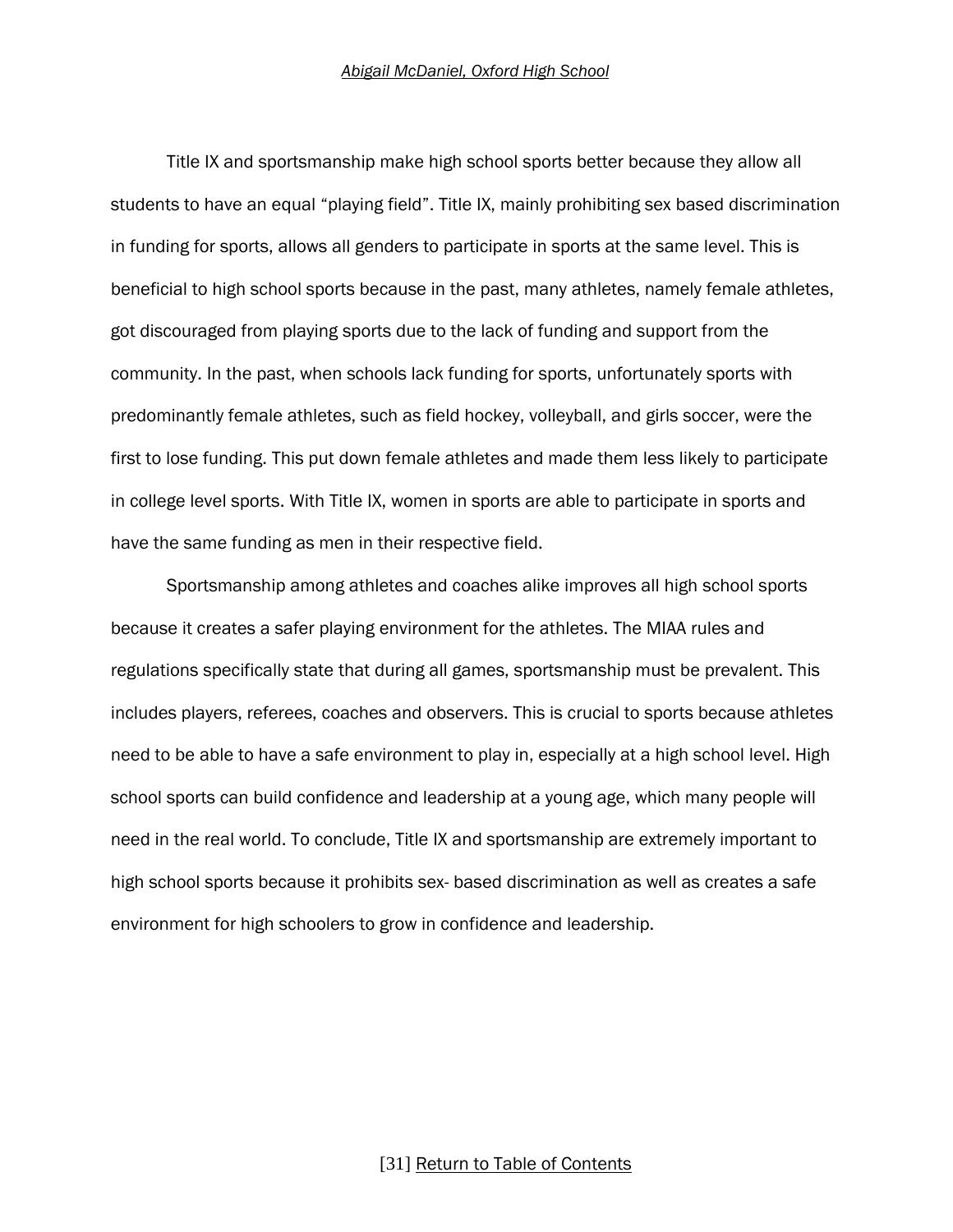<span id="page-32-0"></span>Respect… teamwork… perseverance, are some of the many aspects that carry on with sportsmanship. Sportsmanship plays a part in high school sports by creating life long skills, on and off the field, and creating a sense of community within each team. The incorporation of sportsmanship makes high school sports better, simply because of all the positive impacts individuals and teams gain with its presents. It builds character, and discipline in athletes, all essential in playing sports. Sportsmanship contributes to student participation by creating a safe and welcoming environment. Without sportsmanship how do teams do it? How do they gain athletes to join without sportsmanship present? How do they continue to strive for wins in situations, or even seasons, when they don't receive the glory of a victory? The aspect of being a team player, and encouraging teams to continue through losses is exactly why sportsmanship makes high school sports better. It factors in student athletic participation and a common reason as to why students join. For others, it becomes a lifelong skill they hold as they go on to new adventures.

All of this said, relates to Title IX, and the heavy impact it holds towards high school sports, and making sports better! Title IX only betters high school sports by allowing everyone with equal opportunities to participate. After the formation of Title IX there was a drastic growth in opportunities for women athletes. In regards to high school sports, this has given females the opportunity to shine their talent, and in an equal proportion to men.

With all this said, I go back to the main point, how both of these topics help better high school sports. In regards to this, the list can go on, and the points talked about above are only a few out of many reasons as to how they impact. They not only impact, but have impacted. High school sports have, and will, continue to be better with sportsmanship and laws such as Title IX.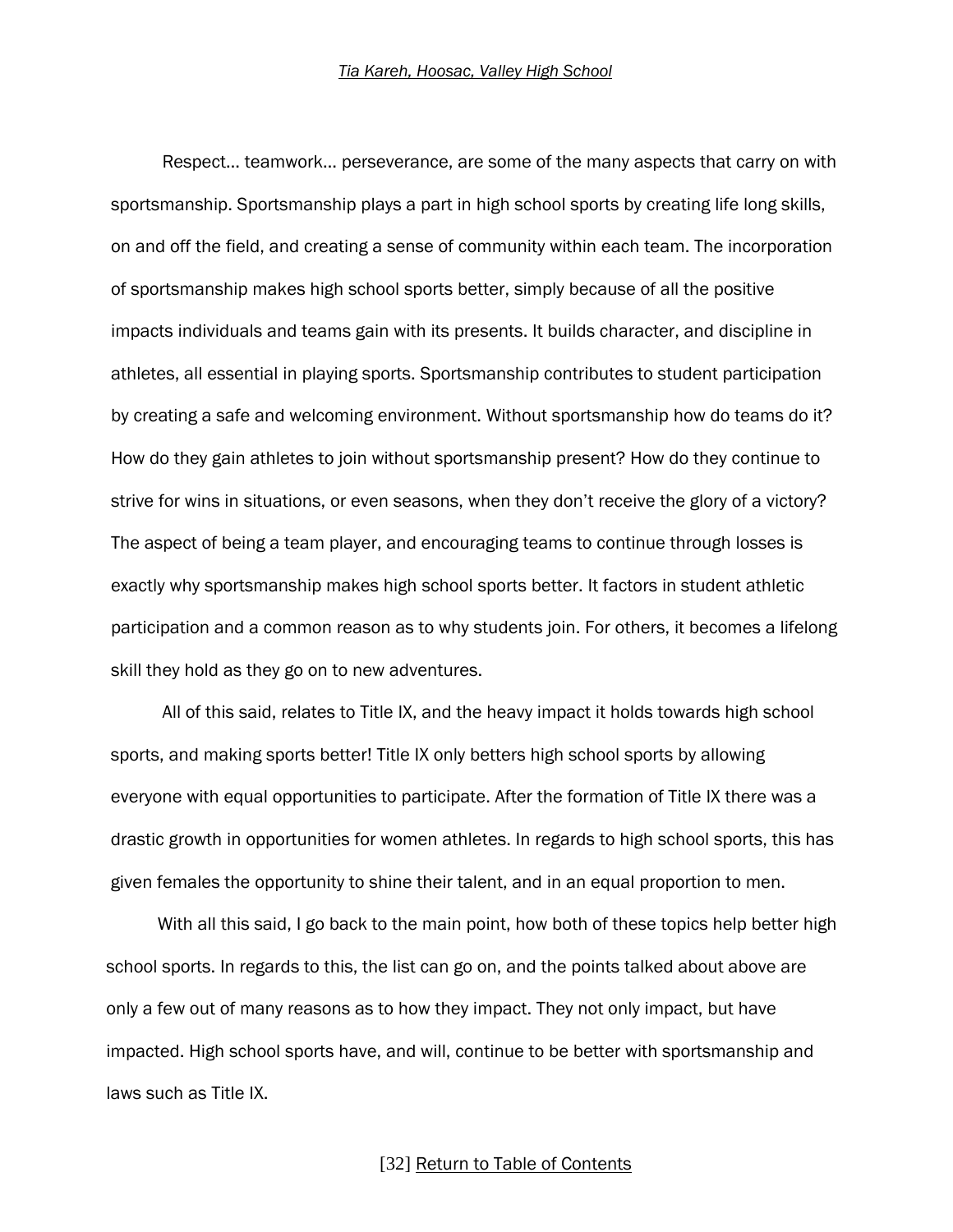"It is your response to winning and losing that makes you a winner or loser" (Harry

Sheehy).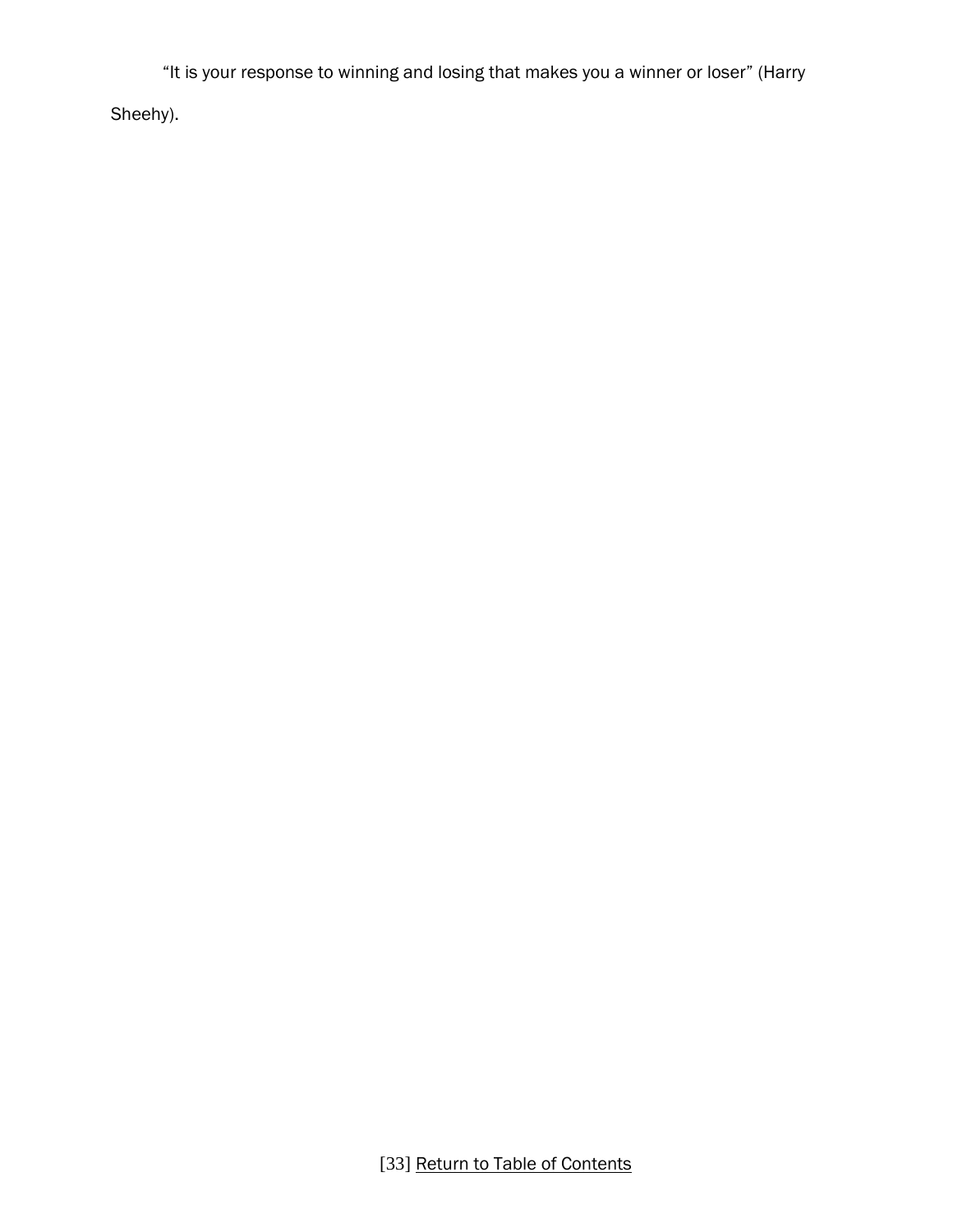<span id="page-34-0"></span>If there were twenty children in a room and you had twenty gifts, would you give one gift to each child? Playing sports is an unrivaled gift, yet for years, gender mattered. Title IX and sportsmanship make high school sports better because every child in that room has an equal opportunity regardless of gender to experience the transformative gift that is sports. Supporting women athletes, positive rhetoric, and inclusion are the elements of sportsmanship that will improve high school sports and future generations.

Playing sports is a lasting gift. For many, high school sports is the culmination of their athletic career, but even after the final game, you'll remember how to hustle, be a leader, and show good sportsmanship. It is easy to understand sportsmanship by helping an injured competitor, but we must expand sportsmanship to supporting women's sports. Sportsmanship is filling the stands. To the coaches, I implore you: take your men's teams to watch women's teams. Cheer inclusively rather than using rhetoric that enforces gender stereotypes. As part of the Varsity Track and Field and Cross Country teams, I am a leader who sees something greater than myself. I consistently rally a group of teammates to go cheer for women's sports teams. I do it because I understand the impact of women athletes on our society. I do it because sports saved my mother's life.

"If you let me play sports" was one of the most powerful Nike ads ever created. It featured young girls citing the data-driven, positive impact playing sports could have on their lives. My mom was a three-sport varsity athlete when the ad first ran. Nike was riding the second wave of feminism, branding their swoosh with the rising number of female athletes. Telling us that running "like a girl" meant being a champion. These athletes existed because of Title IX.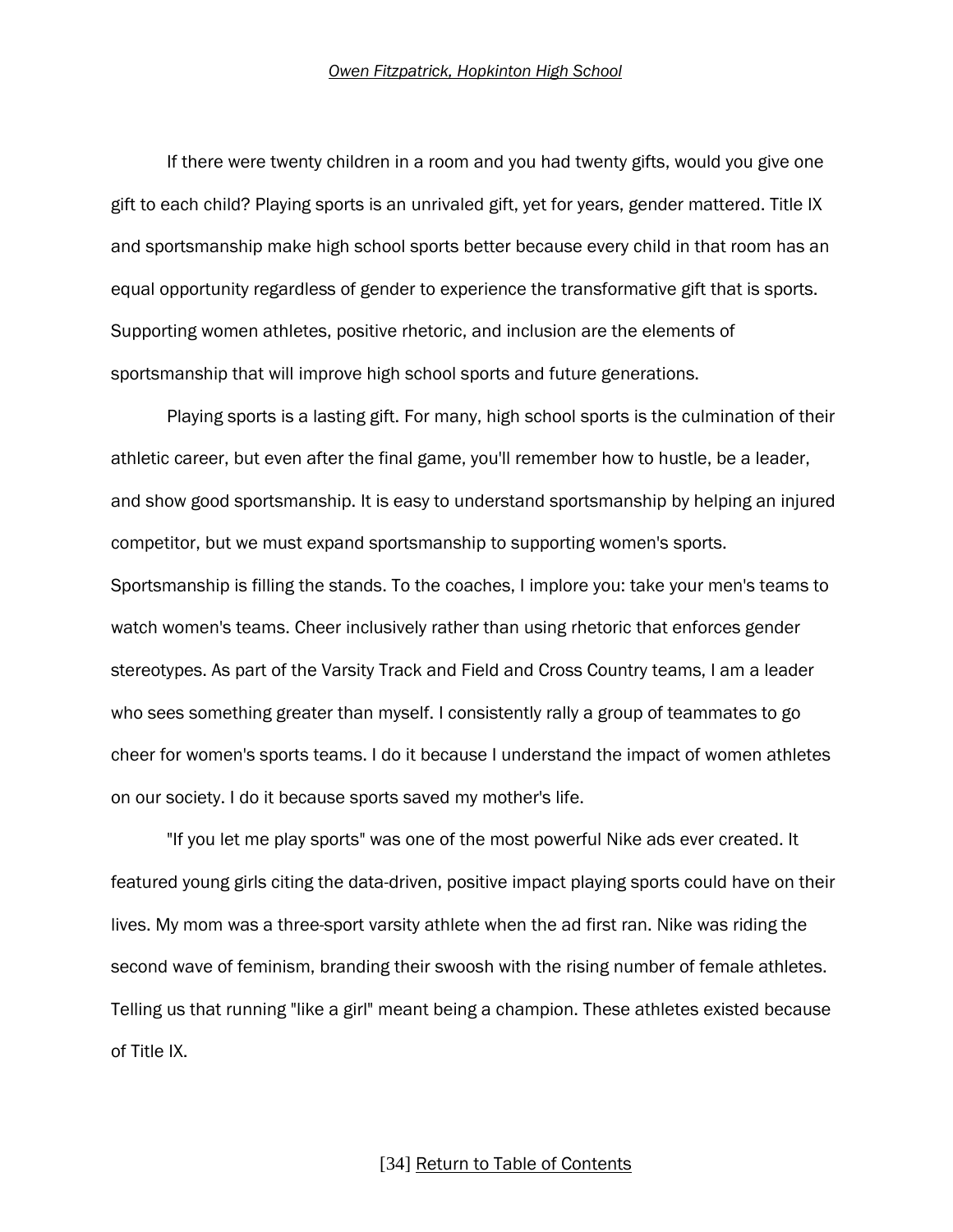Names like Rebecca, Sheryl, Mia, Serena, Venus, Abby, Carli, Megan, and Hope were destined to become household names and inspire young girls to play sports because networks would run women's sports in primetime instead of as a pre-game thanks to efforts for inclusion by women like Billie Jean. Playing sports did more for my mom than improve confidence: it helped her beat stage 4 cancer. Because she was an athlete, she did what few could do and exercised daily through the most aggressive chemo. She is 11 months cancer-free.

The high school girls who benefited from Title IX are the moms of Olympians. A generation of strong females raised a stronger female legacy grounded in sportsmanship. The US had more female medalists than any other country demonstrating the impact of Title IX. Access and high school sports played an undeniable role in this success. Title IX grants women equality, but women are still under-represented in scholarship money, budgets, and number of teams. As best said by Ruth Bader Ginsberg, "change comes from a groundswell of ordinary people. . . .

And men have to be part of that effort." Good sportsmanship is supporting women athletes.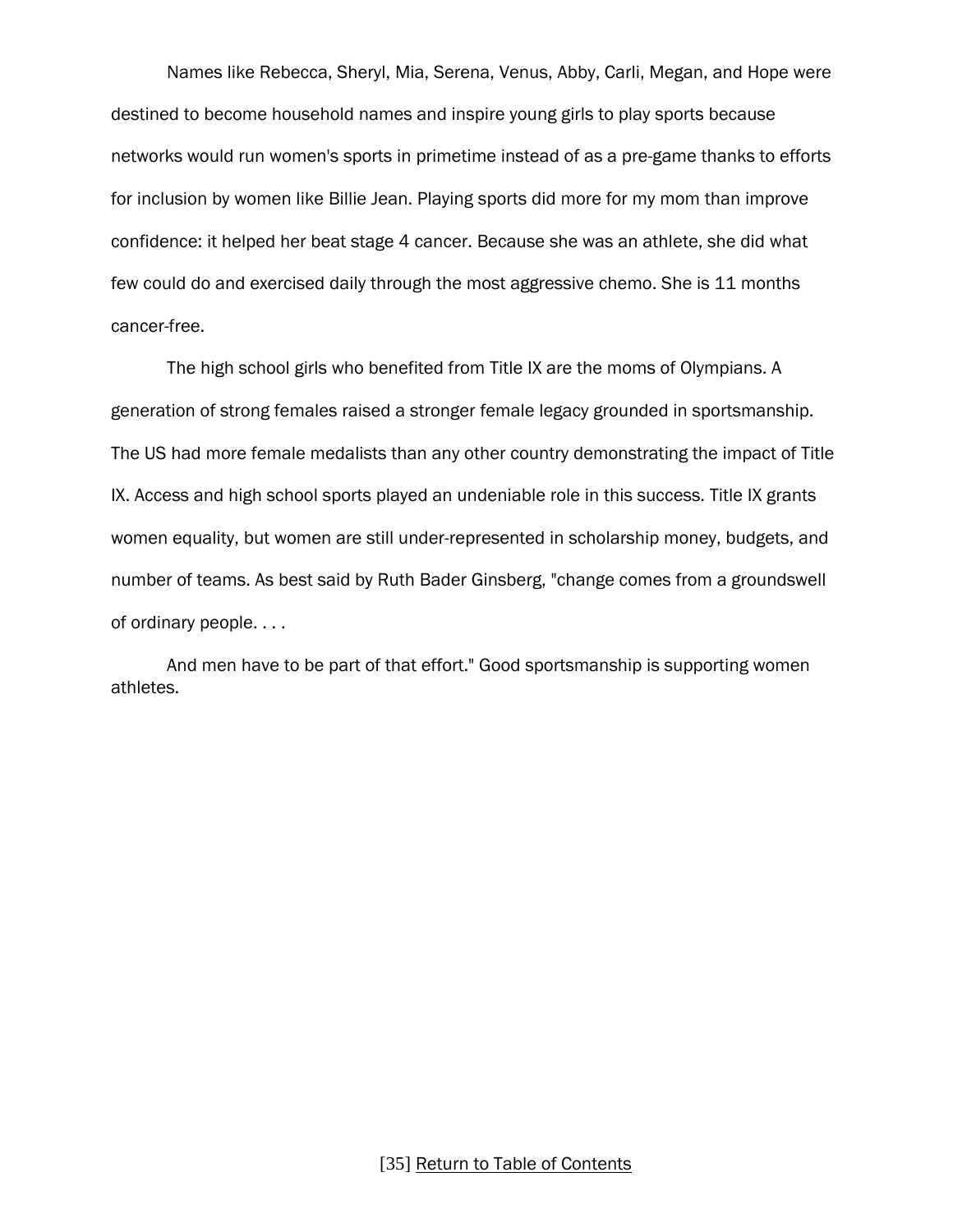<span id="page-36-0"></span>Title IX has affected the ways of high school sports in a major way. I think it's only right for everyone to be treated equally no matter what gender they are. It has affected me in certain ways coming from a family of athletes. My older sister played sports growing up and was always into athletics. She played basketball, soccer and going into middle school and high school she started crew. This gave her the chance to meet new people and express herself through sports. If it wasn't for her being able to play sports she would have never gotten her athletic scholarship to U-Mass Amherst. Now I play lacrosse, football and basketball and all three have given me the opportunity to make so many friends and be a part of a family for each team. Title IX had a huge part in this giving me and my sister an equal opportunity participating in sports and becoming athletes.

Another reason why Title IX makes high school sports better is the equality between equipment, supplies and locker rooms. To have both genders have their own locker room is very important, especially in their teenage years. Having equal equipment and supplies means that the football team and the girls soccer team will have the same attention when getting new footballs/soccer balls, field time for practice, and many other things that both sports need. With Title IX both males and females have equal treatment of scheduled games and practices making sure one team isn't benefiting more than another. These are all reasons why Title IX makes high school sports are so much better!

Lastly, I want to talk about sportsmanship. Sportsmanship is a major key to playing games the right way. For both male and female sports sportsmanship affects the game from start to finish. Respecting your opponents and playing a tough game following the rules leaves a good reputation for your team and yourself. It affects high school sports a lot